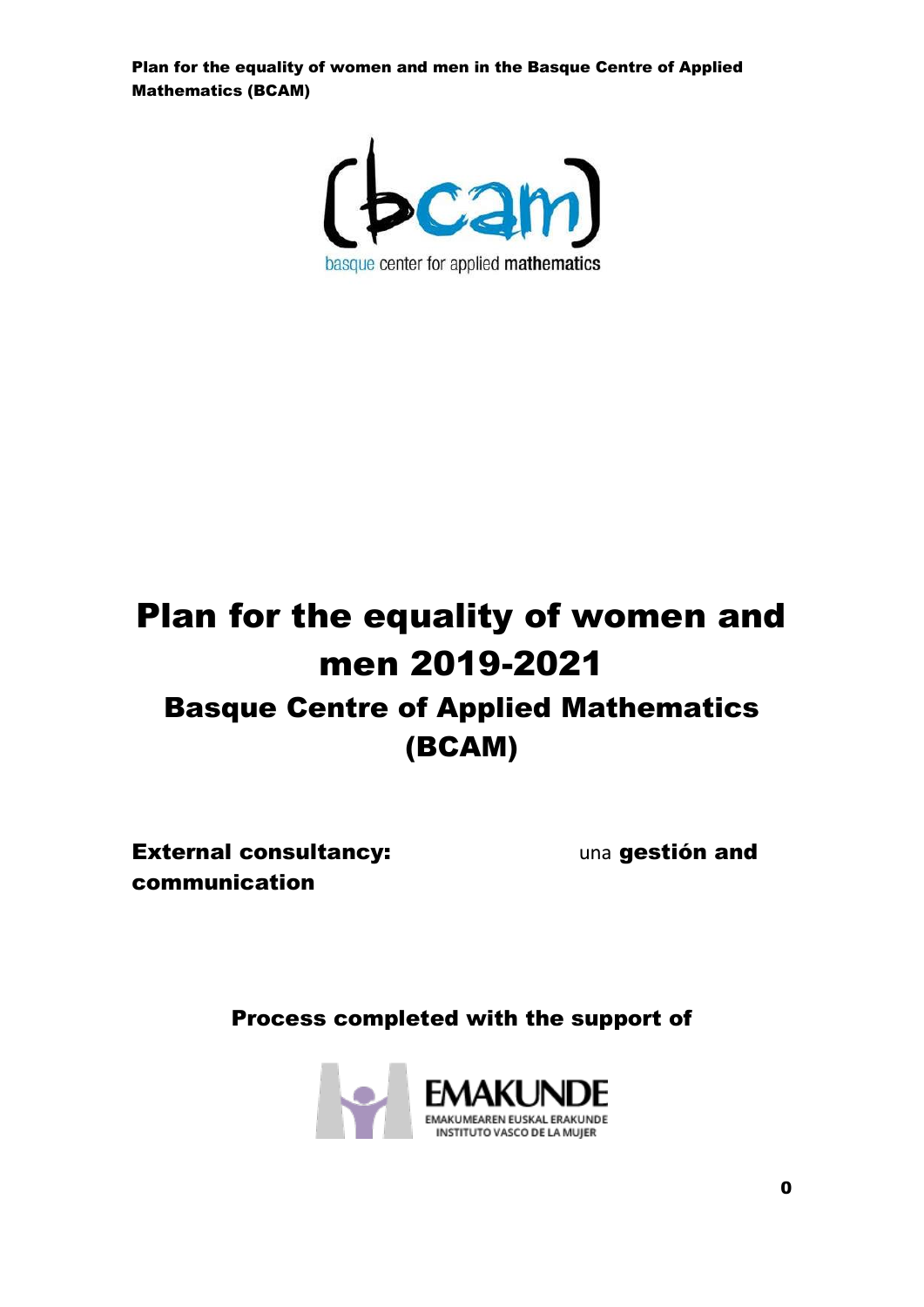# Contents

|         | 1. Introduction _________________________________        | $\mathbf{2}$ |
|---------|----------------------------------------------------------|--------------|
|         |                                                          | 3            |
|         | 3. Strengths and areas for improvement identified in the | 5            |
|         |                                                          | 8            |
|         | <b><sup>o</sup></b> Objectives                           |              |
|         | <b>Expected results</b>                                  |              |
|         | <sup>o</sup> Activities, managers and resources          |              |
| $\circ$ | Indicators, managers and deadlines                       |              |
|         |                                                          | 19           |
|         |                                                          | 22           |
|         |                                                          | 23           |
|         | ○ A.1. Planning tool: lean equality                      |              |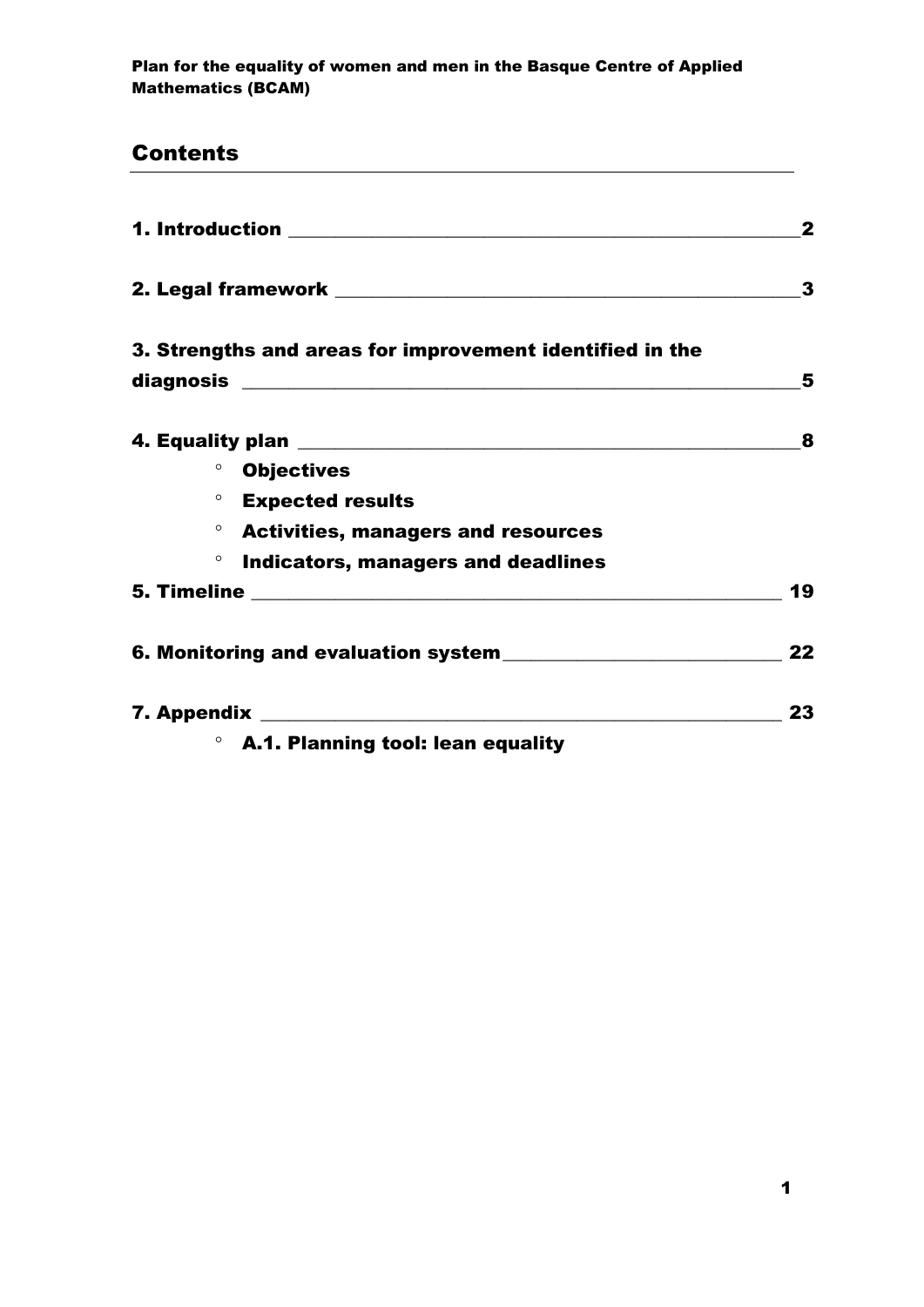### 1. Introduction

Basque Centre for Applied Mathematics (BCAM) Research Centre in Applied Mathematics created with the support of the Basque Government (through Ikerbasque) and the Basque Country University. Its activity aims to strengthen the Basque System of Science and Technology in cooperation with other research centres and universities committed to excellence. BCAM thus undertakes interdisciplinary research on the frontier of mathematics and training and attracting scientific talent.

Formed by a team of international and interdisciplinary researchers, the centre's mission is to place mathematics at the service of society. It is also strongly committed to transferring excellence in Applied Mathematics research to industrial, business and social institutions.

This commitment to excellence led BCAM to signing the European Charter for Researchers and the Code of Conduct for Researcher Recruitment in 2008.

At the beginning of 2015, BCAM decided to go one step further in its commitment to people management and initiated the Internal Analysis process for the "HR Strategy for Researchers (HRS4R)" promoted by the European Commission. The HRS4R is a mechanism that supports implementation of the European Charter for Researchers and the Code of Conduct for Researcher Recruitment (CyC). It is also an accreditation of excellence in managing researcher human resources.

The equality committee has a permanent staff of the following people:

- Lorea Gómez, Manager
- Luis Vega, Scientific Director
- María Xosé Rodríguez, Researcher
- Eneko Pérez, IT Manager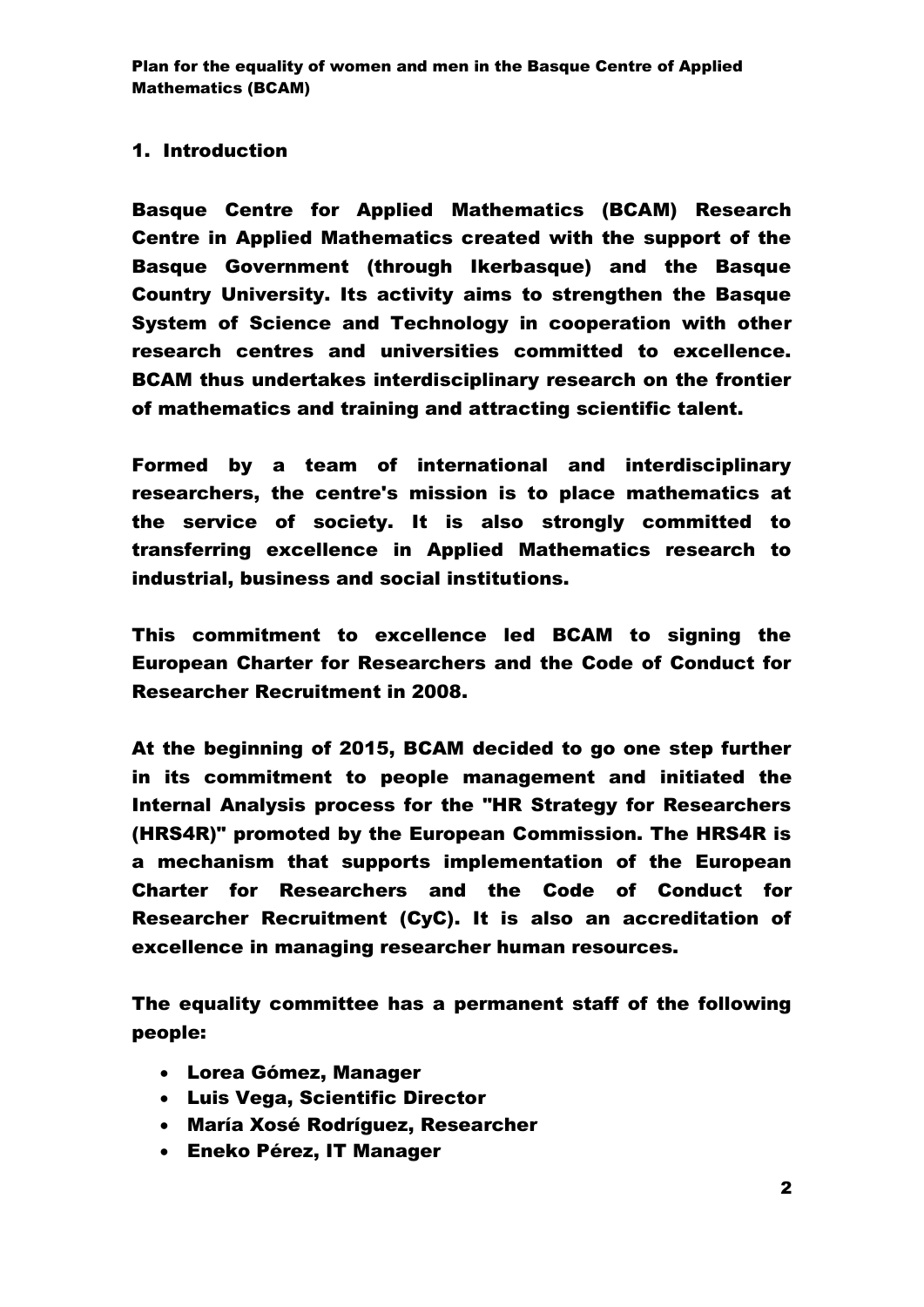### • Noemi Casero, Management Assistant

The lines of action and activities embodied in the Equality Plan have mostly been constructed in a participatory manner in the equality committee. Based on the equity participatory planning tool 'that Emakunde proposes for developing these processes, the members of the committee have contributed ideas that have guided the adjustment of measures, actions and target audiences.

Once the plan is finalised, the committee will have continuity for at least three years of validity. This ensures a formal body, which guarantees follow-up on implementing the actions and compliance of indicators. In short, a body that supports sustainability of the process and contributes to it being used by the entire team.

#### 2. Legal framework

.

The principles and actions of this plan are framed within and linked to equality regulations and legislation that regulate actions aimed at eliminating inequalities and promoting effective and real equality between women and men in the international arena as well as in the state and autonomous regions.

The Convention on the Elimination of All Forms of Discrimination Against Women (CEDAW), approved at the United Nations, New York, on 18 December 1979, is a milestone that opened a path in the area of international human rights. The CEDAW, ratified by the Spanish state in 1984, requires that the states parties do not discriminate, and that they modify men's and women's traditional roles in society and in the family and take constant

<sup>&</sup>lt;sup>1</sup> See Appendix template of the lean equality tool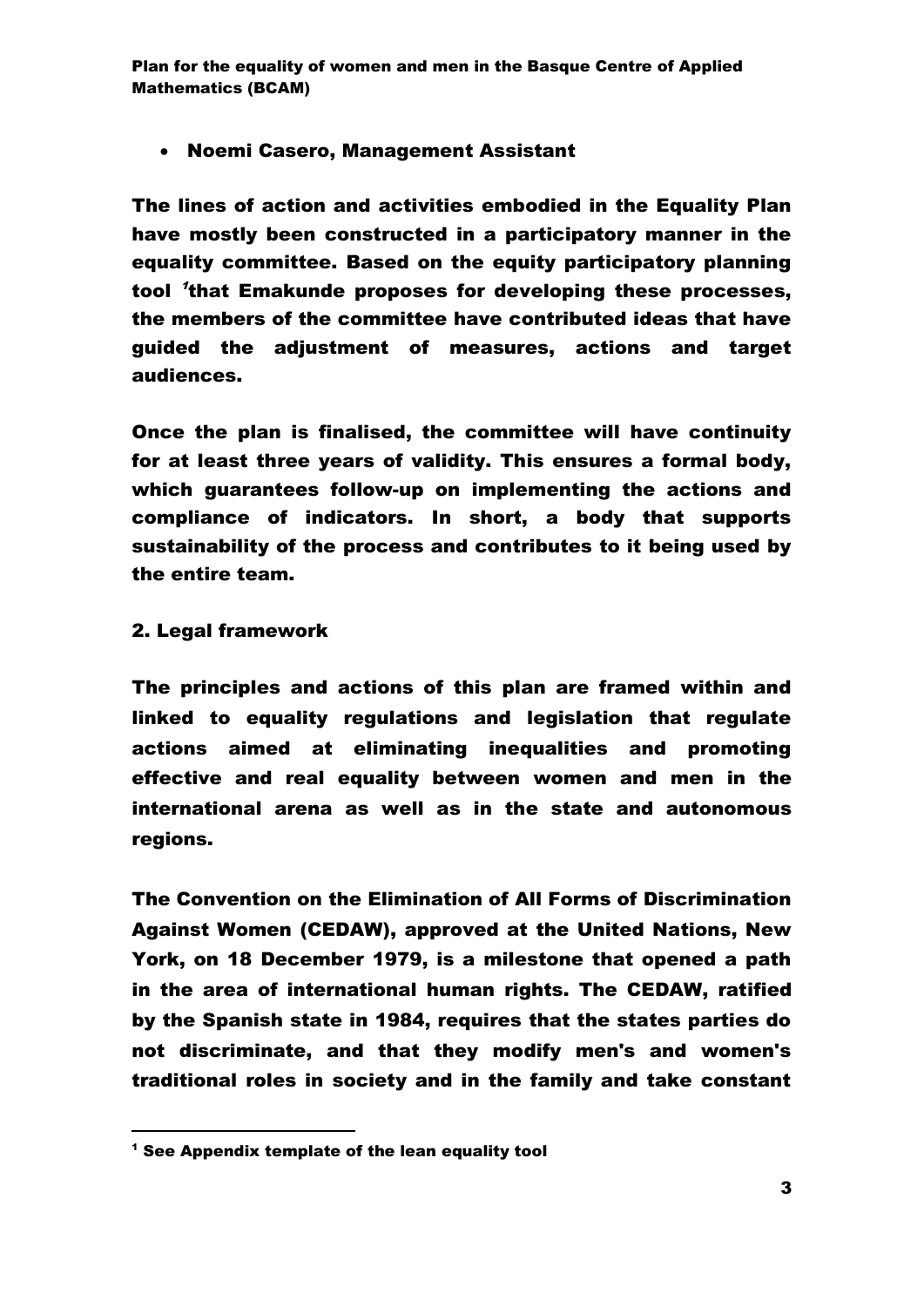measures to eliminate discrimination. It is the only human rights treaty that includes women's right "to freely and responsibly decide on the number of children they will have and the interval between births and to have access to information, education and the means to exercise these rights" (Article 16 e), forcing states to include it within their legislation, and in the affectivesexual education system (Article 10 h). Article 5 prohibits the use of maternity as a pretext for labour or other discrimination, and obliges that it is recognised as a social function in which men, women and social services take co-responsibility for the care of children.

In 1997, the United Nations adopted gender equity as a fundamental principle in all of its policies and programmes, based on the understanding that it is impossible to work towards sustainable human development without taking into account the situation of inequality in which women —half of the population— in all parts of the world, including our own society, live.

In 1999, the Treaty of Amsterdam formally defined equality as a fundamental principle of the European Union and stated that all members must design and implement policies aimed at eliminating inequality between women and men and promote equality.

Also, in the nearest context, the Basque Autonomous Community approved Law 4/2005, 18 February, for the Equality of Women and Men in 2005, which, among other things, establishes that "The companies with majority shareholdings in public capital in any case, as well as private companies [...], must implement plans or programmes that include concrete and effective measures aimed at promoting the equality of women and men in their internal operations and in their activity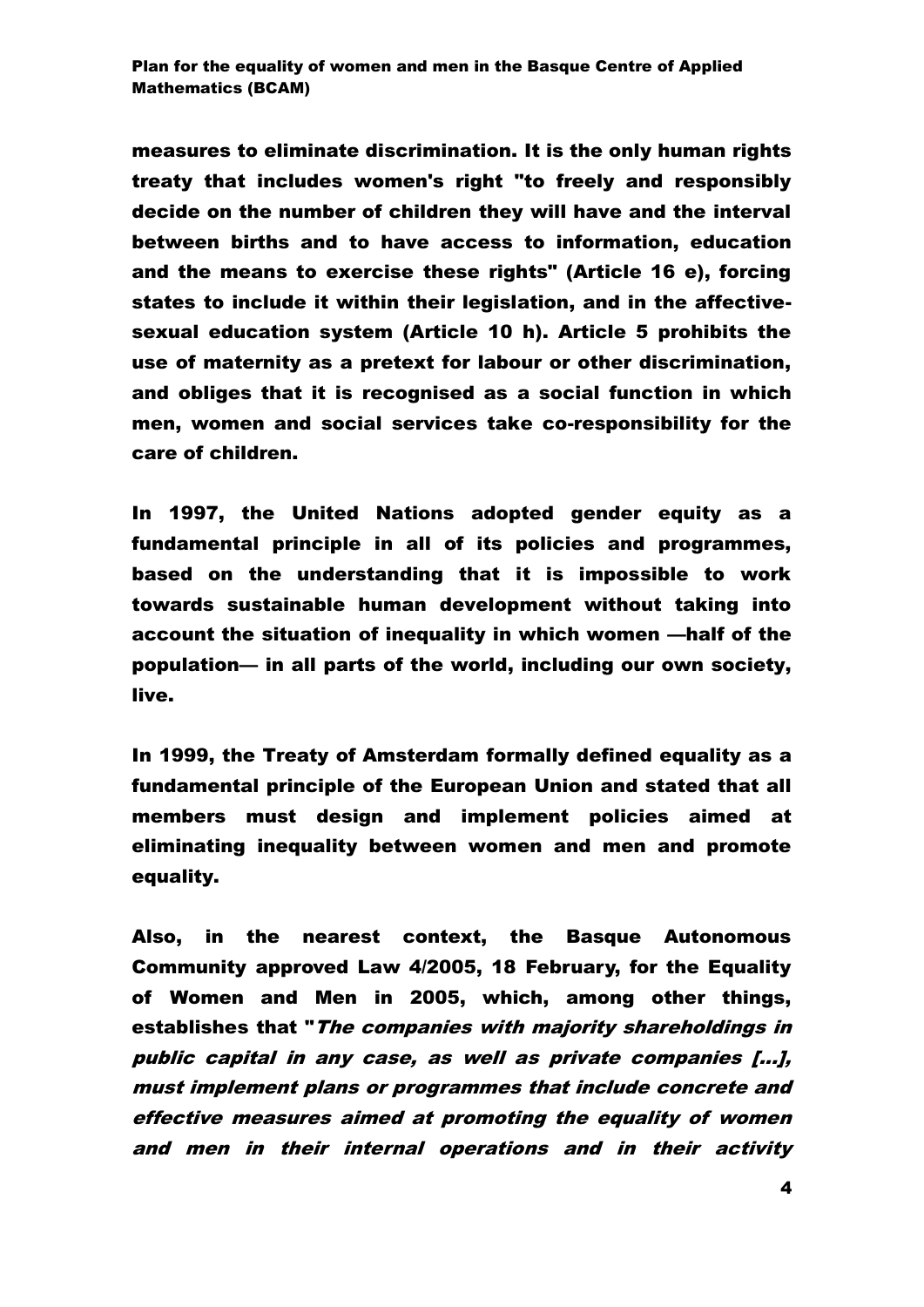abroad". Specifically, in the third title, the law regulates a series of measures aimed at promoting real and effective equality for women and men in the different areas of intervention, including the workplace.

Legislation and regulations clarify the responsibility that all social agents, and private entities have in the fight for equality. In this sense, it also promotes actions aimed at:

- Guaranteeing equal treatment and avoiding direct and indirect discrimination
- Integrating the gender perspective in all of the entity's policies and actions
- Respecting diversity and difference
- Applying positive action measures to correct possible imbalances between women and men, resulting from historical inequality
- Fight against gender roles and stereotypes
- Working towards a balanced representation of women and men in all areas

Therefore, applying these principles of equal treatment and equal opportunities and the regulations and guidelines with which they are linked, this Equality Plan establishes objectives and actions following complementary strategies of gender perspective mainstreaming and positive action. It is fundamental to focus on introducing the gender vision in the mainstream; in other words, in all of the organisation's internal and external policies. Concrete and temporary measures must also be defined to reduce gaps derived from historical inequality between men and women.

With all this, the plan aims to: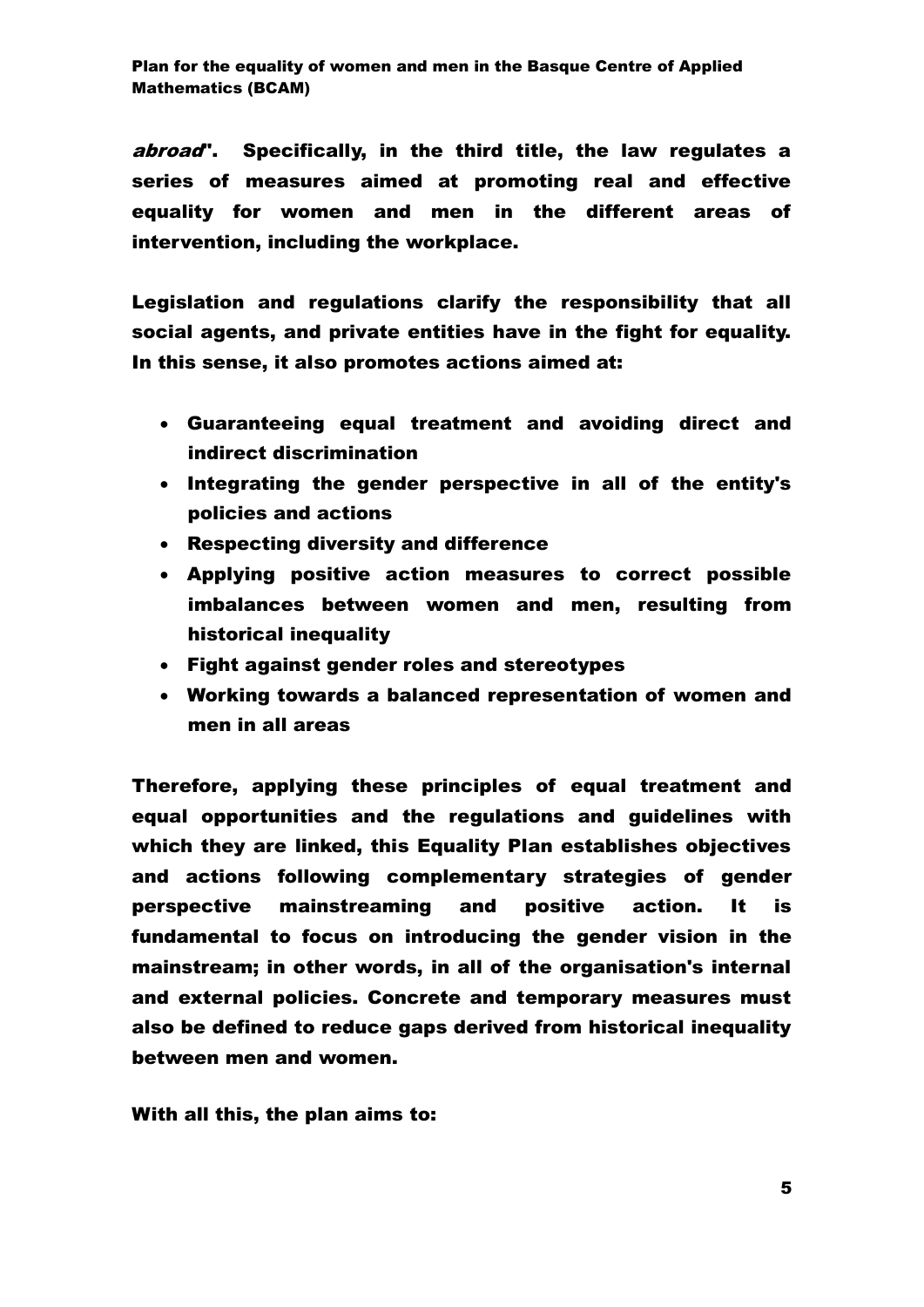- Reduce access gaps for women in some spaces and positions.
- Drive work/life balance measures and an organisational culture that values care and guarantees women's safety.
- Incorporate gender vision in the organisation's activities.
- Integrate the gender perspective in policies.
- Raise awareness among staff about the impact of gender roles and stereotypes in general, and their specific reality in the workplace.
- Value abilities, skills, work methods and leadership outside of patriarchal values.

## 3. Strengths and areas for improvement identified in the diagnosis

The diagnosis analysed different organisational areas: policies, structure, operational dynamics, participation, products and organisational values. The analysis identified strengths, which serve as a focal point for the proposed objectives and actions, as well as weaknesses or areas for improvement, from which the objectives, results and actions of this Plan have been designed.

The main strengths identified are:

- $\degree$  The organisation's resolve to attract talent among women.
- $\degree$  BCAM's ability to decide on the agreements made
- $\degree$  Freedom to implement positive action measures towards hiring women
- $\degree$  Freedom to implement work/life balance measures
- $\degree$  A system of flexible and remote working schedules is already available
- $\degree$  There are women in the organisation who have participated in public activities related to promoting equality in the sector.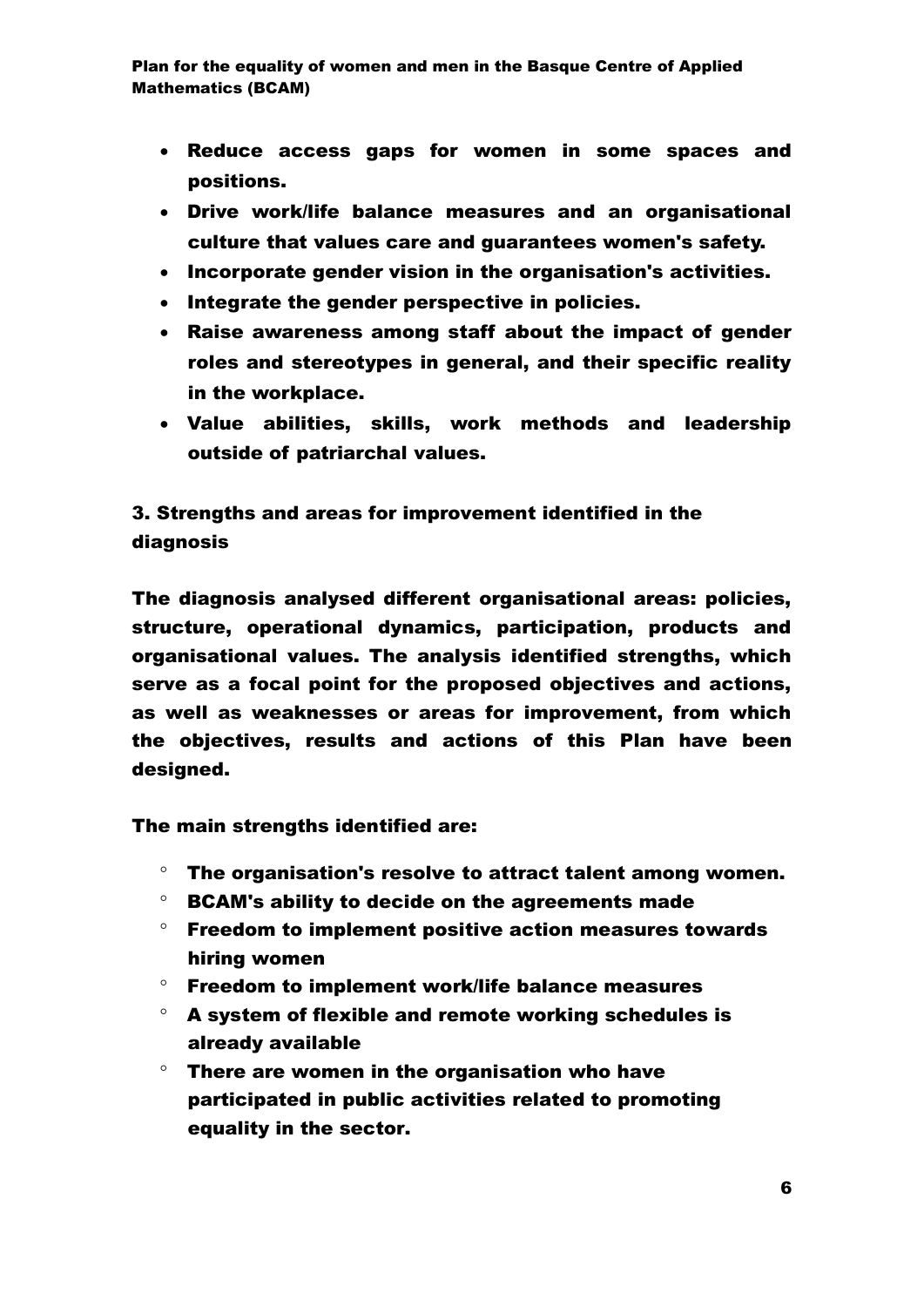- $\degree$  The organisation participates in projects such as "A Global Approach to the Gender Gap in Mathematical and Natural Science".
- $\degree$  Some people in the organisation are critical about how the sector works and about the disadvantages that women experience within it.
- $\degree$  There are academic and/or scientific women in the environment who are promoting reflections and actions, with whom they can contact to join forces and start an itinerary of reflection and action.
- $\degree$  The organisation's resolve not to generate inequalities in the remuneration policy
- $\degree$  A woman at the strategic level
- $\degree$  A code of conduct that establishes principles that favour equality
- $\degree$  There is a protocol for resolving interpersonal conflicts that specifically considers moral, sexual and gender harassment cases.
- $\degree$  The organisation is very sensitive to this issue and wants to advance in rights

Regarding weaknesses, different areas for improvement are revealed in each of the action lines identified: vertical and horizontal segregation, work/life balance, leadership styles, communication and gender perspective in products.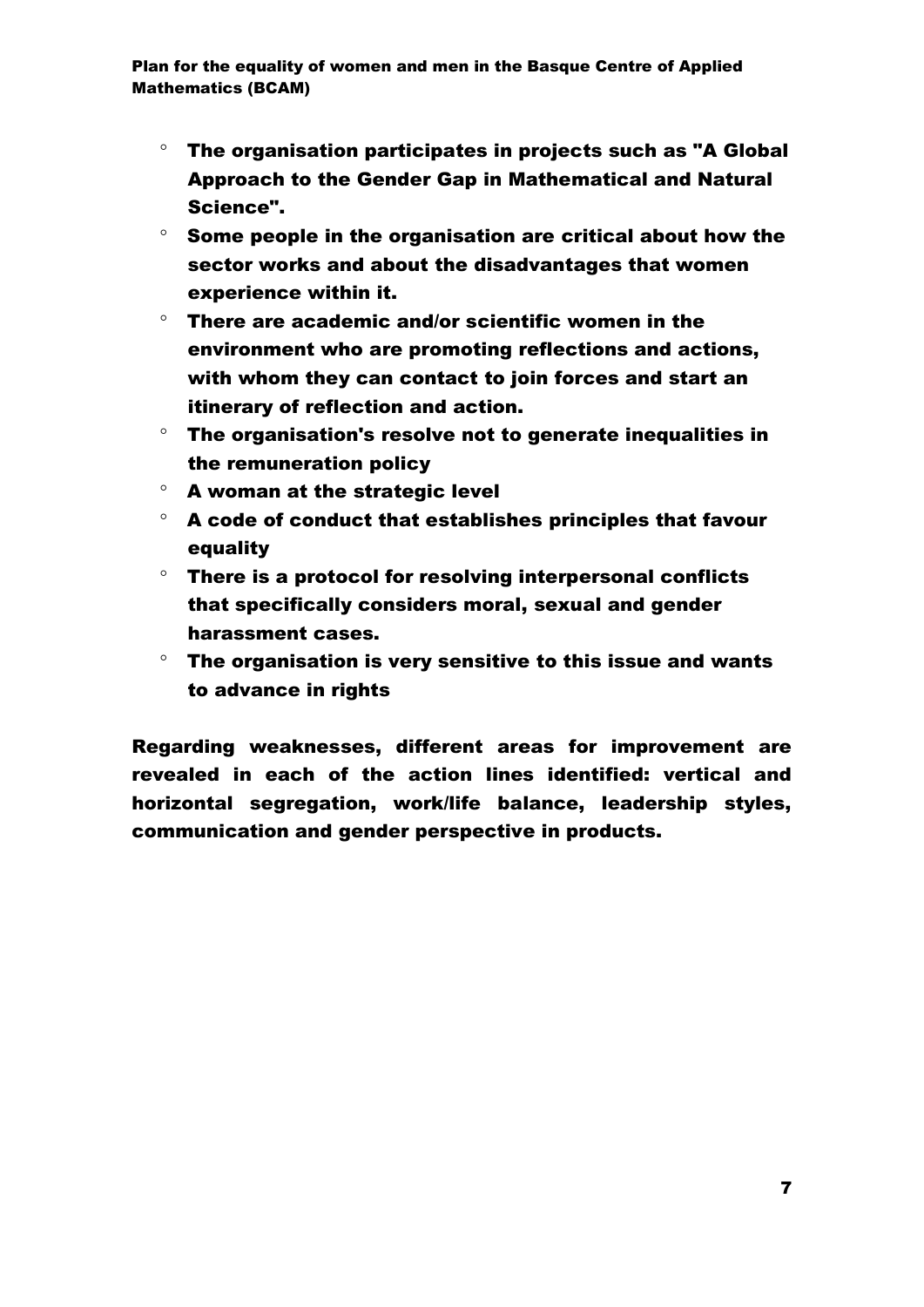- a) Access to tactical-level positions
	- $\degree$  The total staff (researchers and administrative staff) are mostly men
	- Few main research women
	- $\degree$  Lack of analysis about why there are fewer women
- b) Remuneration policy
	- $\degree$  Differences in average salaries of women and men in some research positions that do not depend on BCAM for remuneration
	- $\degree$  No possibility of controlling the mechanisms of the different financing entities
- c) Organisational culture
	- $\degree$  Ignorance of the causes of inequality between women and men, in general and specifically in the sector.
	- Possible resistance to change
- d) Access to the employment and recruitment policy
	- $\degree$  Standard recruitment systems that do not incorporate the gender perspective
	- $\degree$  Globalised evaluation systems on which there is little capacity for advocacy
	- $^{\circ}$  Membership in a male-dominated sector (STEM)
	- $\degree$  Lack of analysis about why there are fewer women
- e) Co-responsibility for work/life balance
	- The measures that are implemented are not framed within a system that considers the diversity of situations
	- $\degree$  In some cases, people do not know the procedure for making use of existing measures
	- Utilising work/life balance measures is perceived as a risk to a professional career
	- $\degree$  International evaluation system that makes compatibility of work and personal life difficult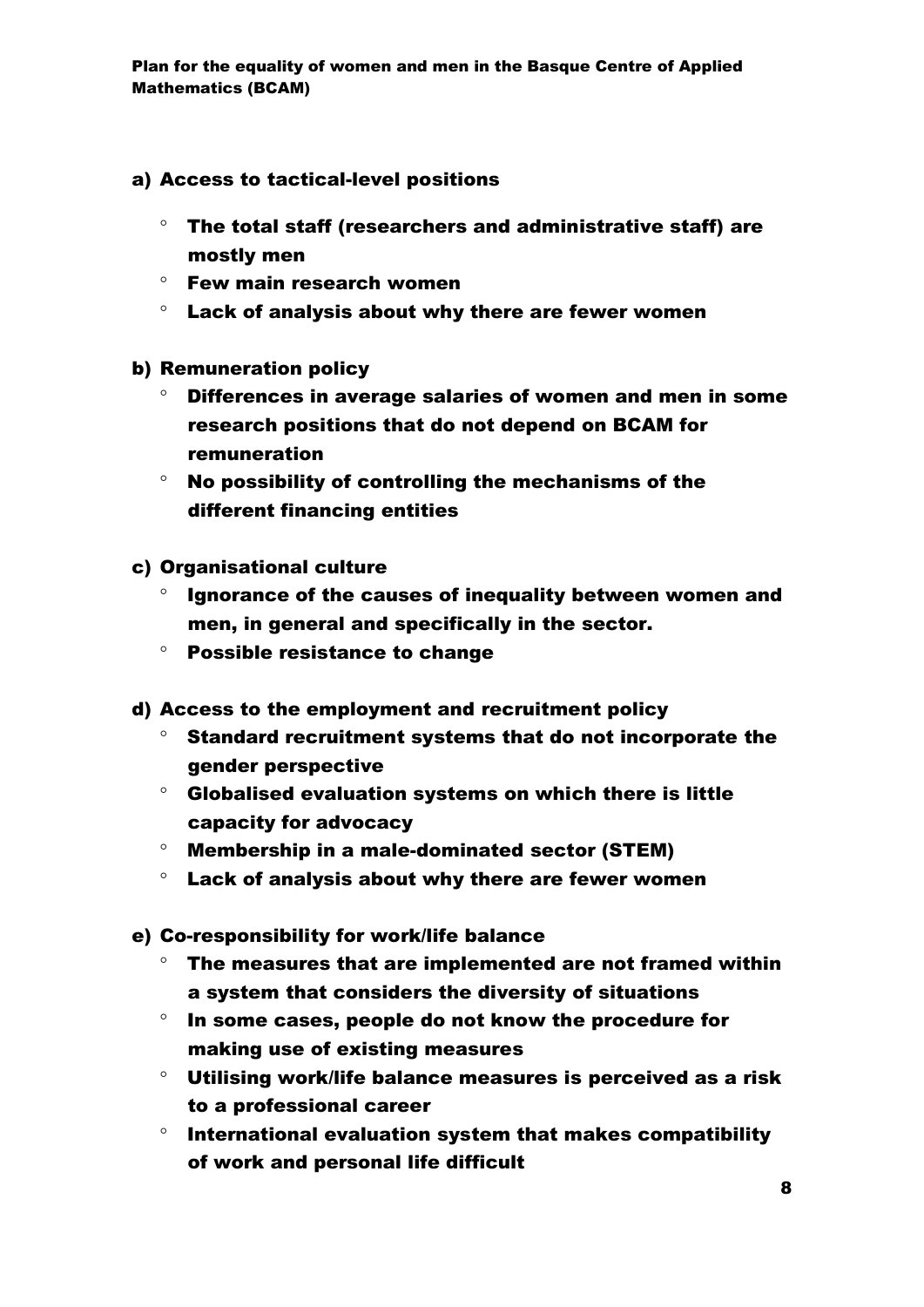- $\degree$  Lack of questioning about the characteristics of the global system
- f) Psychosocial risks
	- $\degree$  Knowledge by some people on the staff of harassment or discrimination cases, especially those of a sexual nature.
	- $\degree$  Knowledge by some people on the staff of cases of chauvinistic behaviour, comments and sexist jokes.
	- $^{\circ}$  Male-dominated organisation
	- $\degree$  The majority of people who have power within the organisation are men
	- $\degree$  A prevention system is missing by raising awareness among the entire workforce
	- $\degree$  Does the system ensure protection for people who are being harassed?
	- $\degree$  Has the system been evaluated in recent years?

### 4. Equality Plan

Basque Centre of Applied Mathematics (BCAM) has implemented an equality plan for women and men that is valid for three years, from 2019 to 2021, and which is structured around four objectives. Several expected results are derived from each one of them and different activities are proposed to achieve them. The detail of the planning is: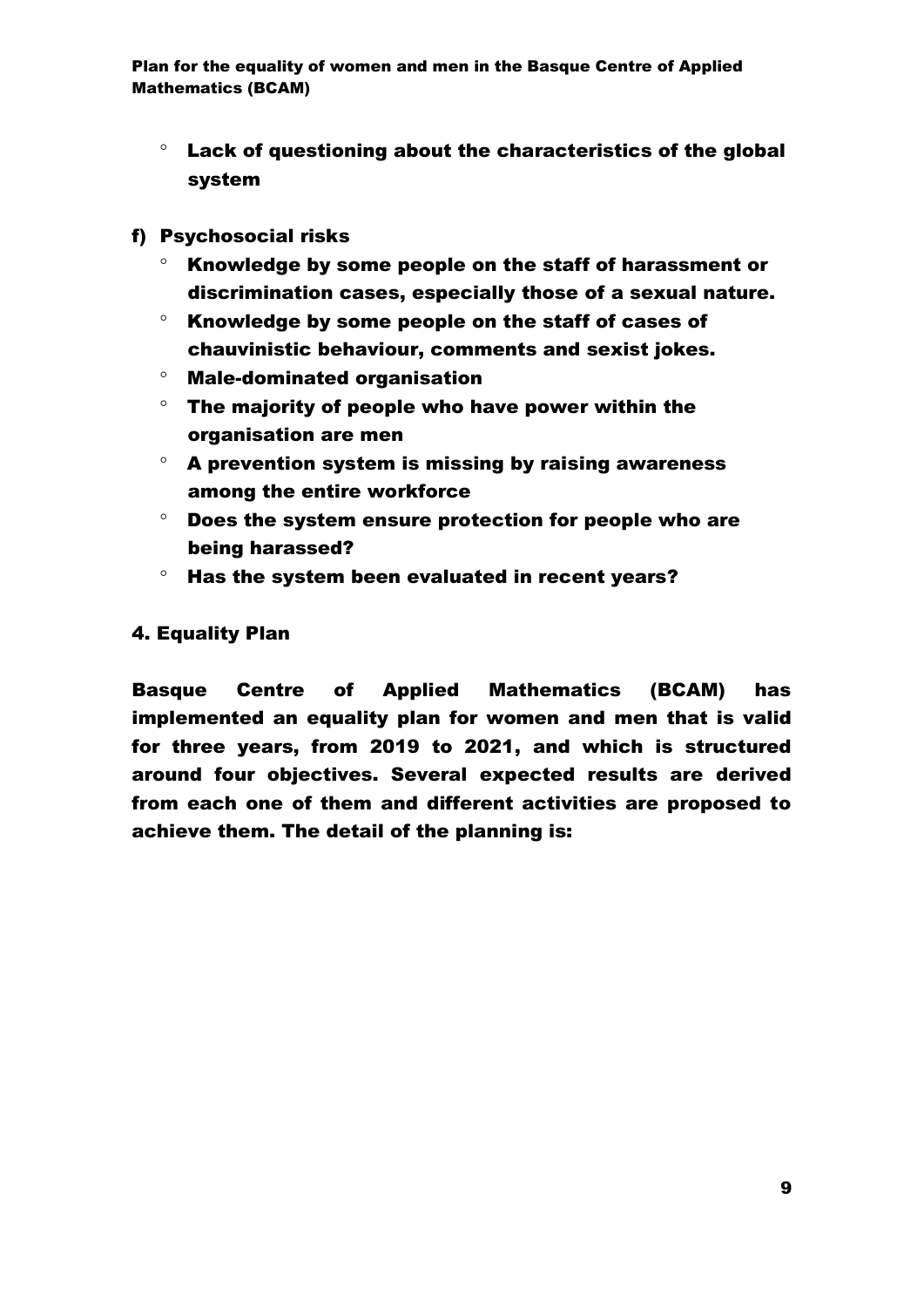# Equality Plan Matrix for the Basque Centre for Applied Mathematics (BCAM)

# 2019-2021

### STRATEGIC OBJECTIVE 1: DEVELOP PEOPLE MANAGEMENT THAT PROMOTES EQUALITY BETWEEN WOMEN AND MEN

| <b>Specific objectives</b>                                 | <b>Indicators</b>                                                                                                                                       | <b>Activities</b>                                                                                                  | <b>Persons</b><br>responsible                                         | <b>Deadlines</b> | <b>Resources</b>                       |
|------------------------------------------------------------|---------------------------------------------------------------------------------------------------------------------------------------------------------|--------------------------------------------------------------------------------------------------------------------|-----------------------------------------------------------------------|------------------|----------------------------------------|
| <b>Specific objective</b><br>1.1<br><b>Identify gender</b> | IOE1.1.1. At the end of each<br>year there is a list of the<br>number of recommendation<br>letters separated by women                                   | A1.1.1.<br>Quantify<br>the<br>recommendation letters<br>that are prepared each<br>for<br>women<br>and l<br>vear    | <b>Miguel</b><br><b>Angel</b><br><b>Benítez /</b><br>Lorea            | 30/06/2019       | <b>Saved in</b><br>the<br>system.      |
| bias in people<br>management<br><b>processes</b>           | and men.<br>IOE1.1.2. The skills<br>assessed for women and<br>men in the recommendation<br>letters were analysed three<br>months after the start of the | men.<br>A1.1.2.<br>the<br><b>Examine</b><br>skills that are evaluated<br>in the letters for both<br>women and men. | Gómez<br><b>Miguel</b><br>Angel<br><b>Benitez</b> /<br>Lorea<br>Gómez | 30/09/2019       | <b>Review</b><br>the<br><b>letters</b> |
|                                                            | plan.<br>IOE1.1.3. One month after<br>analysing the letters, a<br>document was produced<br>that identifies possible                                     | A.1.1.3 Identify possible<br>biases in the<br>gender<br>skills that are evaluated.                                 | <b>Miguel</b><br><b>Angel</b><br><b>Benitez</b> /<br>Lorea<br>Gómez   | 31/10/2019       | <b>Review</b><br>the<br><b>letters</b> |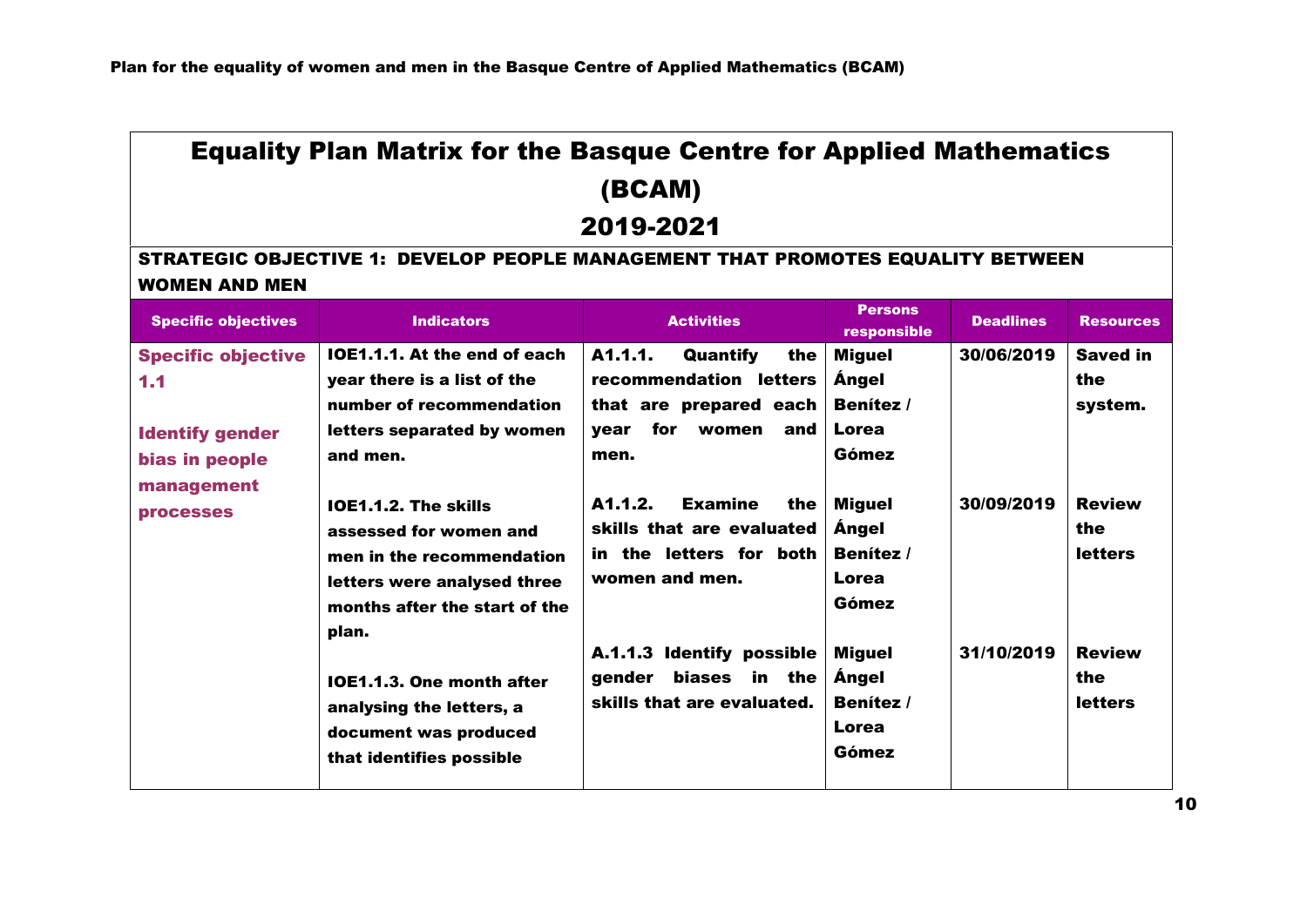| gender biases found in<br>assessing the skills of<br>women and men.<br>IOE1.1.4. One month after<br>analysing the letters, a<br>document was produced<br>that identifies possible<br>gender biases found in<br>assessing the skills of<br>women and men.                                                                                                          | A <sub>1.1.4</sub> .<br><b>Establish</b><br>a<br>strategy for equal value<br>recognition<br>A1.1.5.<br><b>Prepare</b><br>recommendation letters<br>with equal recognition of<br>skills.                                                                                                       | <b>Miguel</b><br>Ángel<br>Benítez /<br>Lorea<br>Gómez<br><b>Miguel</b><br>Ángel<br>Benítez /<br>Lorea<br>Gómez | 31/10/2019<br>31/12/2019                                                                                             | Prepare a<br>documen<br>t<br>Prepare a<br>recomme<br>ndation<br><b>letter</b><br>template |
|-------------------------------------------------------------------------------------------------------------------------------------------------------------------------------------------------------------------------------------------------------------------------------------------------------------------------------------------------------------------|-----------------------------------------------------------------------------------------------------------------------------------------------------------------------------------------------------------------------------------------------------------------------------------------------|----------------------------------------------------------------------------------------------------------------|----------------------------------------------------------------------------------------------------------------------|-------------------------------------------------------------------------------------------|
| IOE1.1.5. One month after<br>producing the document that<br>includes possible biases in<br>evaluating women and men,<br>a series of recommendations<br>were made to eliminate<br>these biases in the<br>subsequent letters.<br>IOE1.1.6. At the end of the<br>Plan, the recommendation<br>letters delivered in the last<br>year since the<br>recommendations made | A1.1.6. Organise training<br>directed<br>the<br>to<br><b>Recruitment Committee,</b><br>to avoid gender bias in<br>recruitment processes.<br>A1.1.7.<br><b>As</b><br>far<br><b>as</b><br>possible, ensure that the<br><b>Recruitment Committees</b><br>include<br>at<br>least<br>one<br>woman. | <b>External</b><br>company<br>Lorea<br>Gómez                                                                   | To be<br>taken into<br>account<br>throughout<br>the Plan<br>To be<br>taken into<br>account<br>throughout<br>the Plan | <b>External</b><br>company                                                                |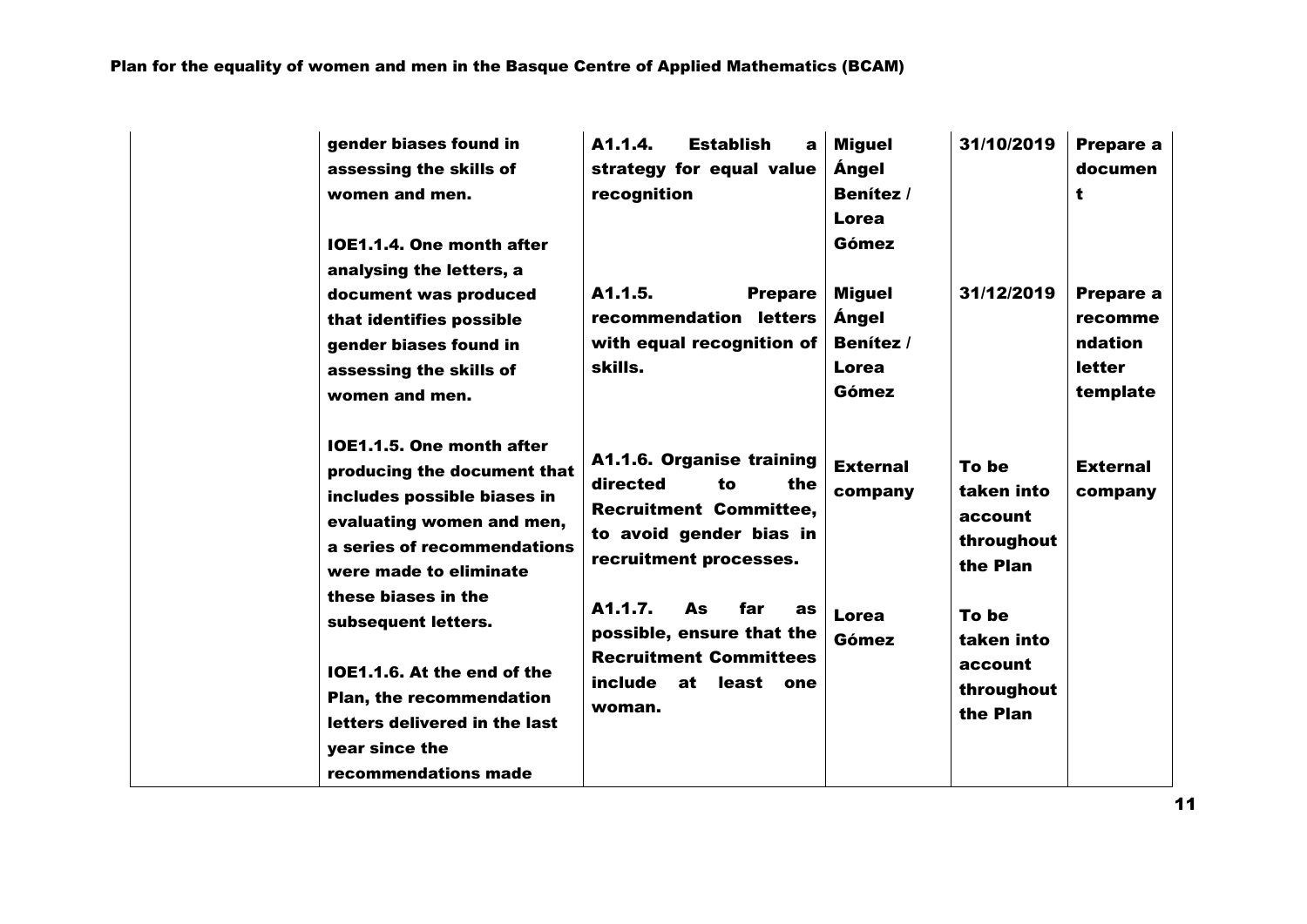|                                                                                                                                                         | were analysed.<br>IOE1.1.7. At the end of the<br>implementation, BCAM<br>formulated specific goals to<br>increase the presence of<br>women in the organisation.                                                   | A.1.1.8. Encourage more<br>women speakers in the<br><b>activities</b><br><b>BCAM</b><br>that<br>organises and finances                                                                              | <b>Organiser</b><br>for each<br>activity                    | To be<br>taken into<br>account<br>throughout<br>the Plan |                                                                                                               |
|---------------------------------------------------------------------------------------------------------------------------------------------------------|-------------------------------------------------------------------------------------------------------------------------------------------------------------------------------------------------------------------|-----------------------------------------------------------------------------------------------------------------------------------------------------------------------------------------------------|-------------------------------------------------------------|----------------------------------------------------------|---------------------------------------------------------------------------------------------------------------|
|                                                                                                                                                         | IOE1.1.7. At the end of the<br>first year, BCAM conducted<br>training directed to the<br><b>Recruitment Committee on</b><br>avoiding gender bias in the<br>recruitment processes.                                 |                                                                                                                                                                                                     |                                                             |                                                          |                                                                                                               |
| <b>Specific objective</b><br>1.2<br><b>Raise awareness</b><br>among BCAM staff<br>about the need to<br>promote progress<br>in equality<br>between women | IOE1.2.1. One year after<br>starting the<br>implementation, at least<br>one training/reflection<br>activity on inequalities in<br>the sector has been carried<br>out.<br>IOE1.2.2. One year after<br>starting the | A1.2.2. Plan training for<br><b>BCAM</b> staff with the<br>objective of knowing the<br>reasons why there are<br>fewer jobs for women<br>the<br>and<br>unequal<br>presence of women in<br>the sector | <b>Nagore</b><br>Valle /<br><b>Irantzu</b><br><b>Elespe</b> | May-June<br>each year                                    | <b>Consulta</b><br>ncy firm<br>for an<br>quality<br>plan and<br>research<br>ers<br>involved<br>in<br>equality |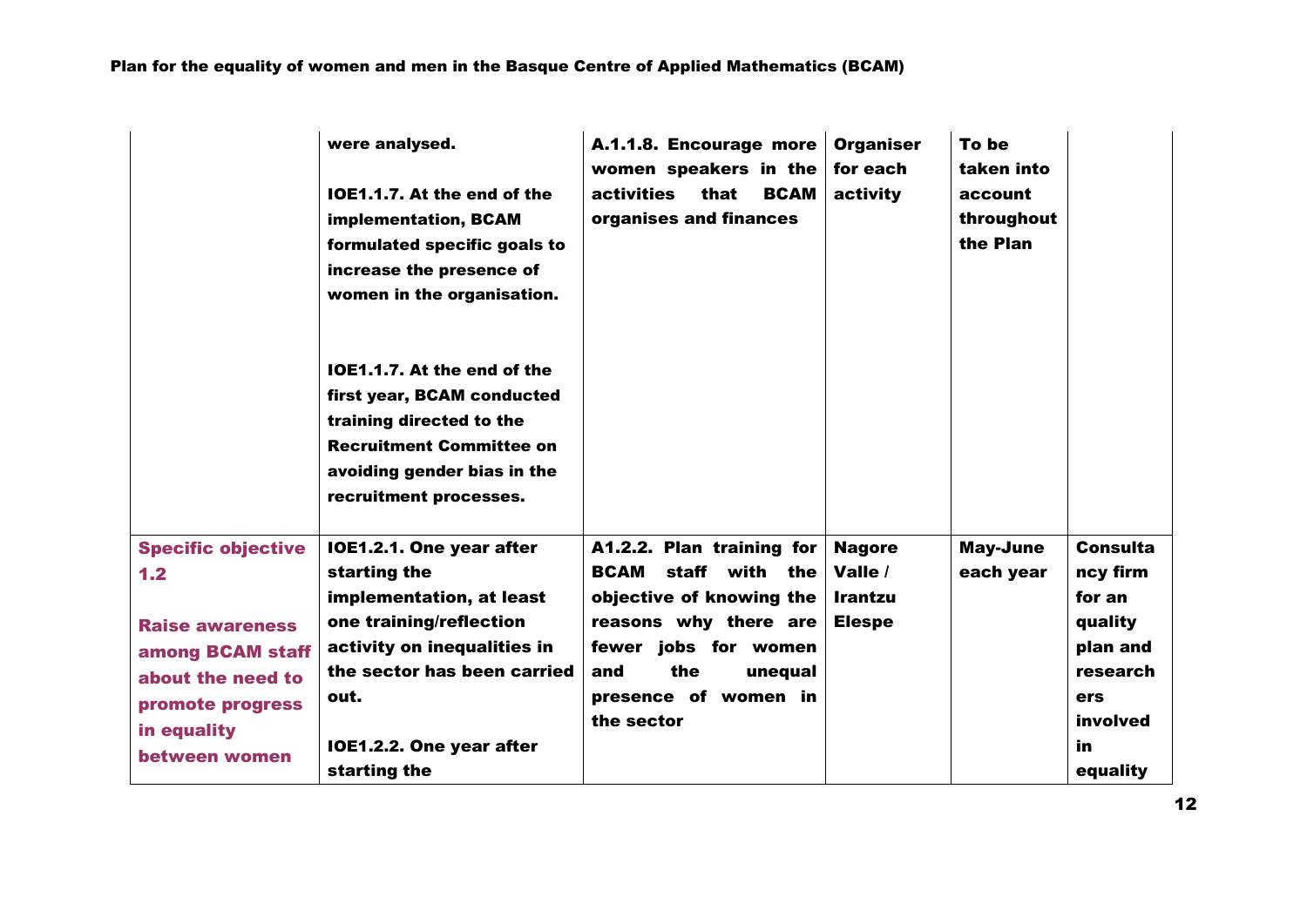| and men | implementation, a plan has<br>been implemented for a<br>minimum of one<br>training/reflection activity<br>on this topic to be carried<br>out each year                                                                                                                                                                                                                                                                                                          | A1.2.1.<br>Organise<br>awareness seminars for<br><b>BCAM</b> staff on work/life<br>balance.                                                                                                                                                                                                                                                                                                                                                                                                                        | <b>Nagore</b><br>Valle /<br><b>Irantzu</b><br><b>Elespe</b> | <b>November</b><br>each year | matters.<br><b>BCAM</b><br>research<br><b>ers</b> |
|---------|-----------------------------------------------------------------------------------------------------------------------------------------------------------------------------------------------------------------------------------------------------------------------------------------------------------------------------------------------------------------------------------------------------------------------------------------------------------------|--------------------------------------------------------------------------------------------------------------------------------------------------------------------------------------------------------------------------------------------------------------------------------------------------------------------------------------------------------------------------------------------------------------------------------------------------------------------------------------------------------------------|-------------------------------------------------------------|------------------------------|---------------------------------------------------|
|         | IOE1.2.3. At the end of the<br>second year of the Plan, at<br>least two internal seminars<br>on the personal and<br>professional work/life<br>balance in the field of<br>scientific research have<br>been organised.<br>IOE1.2.4. At the end of the<br>first year of the Plan, a<br>group composed of at least<br>three young women<br>researchers from BCAM<br>has been created to raise<br>awareness and reflect on<br>obstacles that limit their<br>careers. | A1.2.3.<br><b>Promote</b><br>the<br>creation of a group of<br>researchers<br>young<br>at<br><b>BCAM</b><br>raise<br>to<br>reflect<br>awareness and<br>on the obstacles that<br>may limit their careers.<br>in<br>this<br>Also,<br>group,<br>analyse the possibility of<br>creating a group of male<br>researchers<br>that<br>provides visibility to the<br>of<br>work<br>women<br>researchers.<br>Thus, all<br>professionals<br>(women<br>will<br>and<br>men)<br>be<br>involved and will work<br>towards equality. | <b>Noemi</b><br>Casero /<br><b>María Xosé</b><br>Rodríguez  | 30/06/2019                   |                                                   |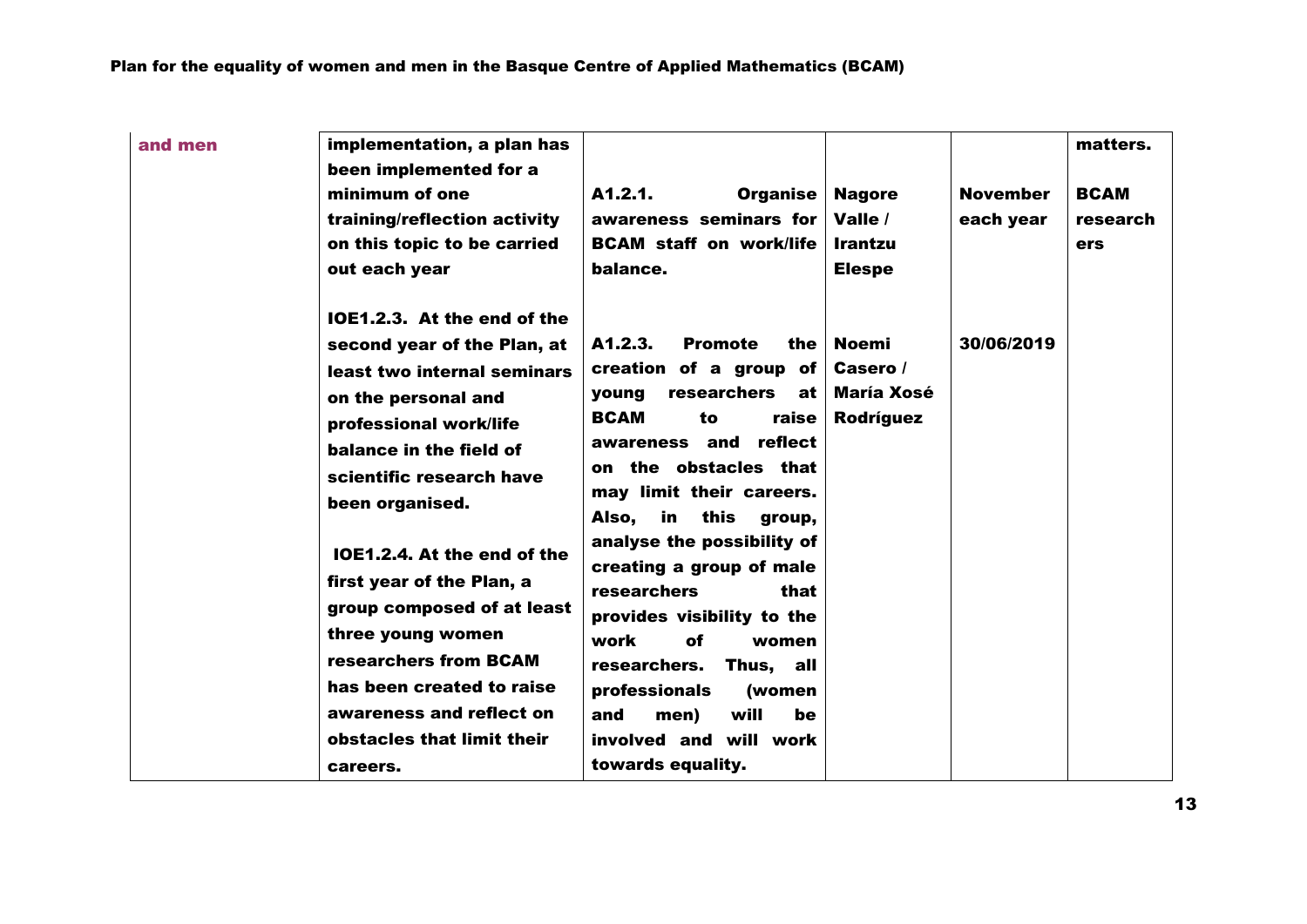| IOE1.2.5. During the first   |  |  |
|------------------------------|--|--|
| quarter of the second year   |  |  |
| of the Plan, the group has   |  |  |
| an agenda of topics and a    |  |  |
| schedule of meetings for     |  |  |
| the rest of the Plan period. |  |  |
| IOE1.2.6. During the plan's  |  |  |
| implementation period, the   |  |  |
| group of workers             |  |  |
| disseminates information     |  |  |
| (articles, research, news,   |  |  |
| etc.) to the rest of the     |  |  |
| workforce.                   |  |  |
| IOE1.2.7. At the end of the  |  |  |
| Plan, the group meets on at  |  |  |
| least six occasions (two     |  |  |
| meetings per year) and has   |  |  |
| a document that specifies    |  |  |
| the main concerns            |  |  |
| expressed by the group and   |  |  |
| the solutions proposed       |  |  |
| during the meetings.         |  |  |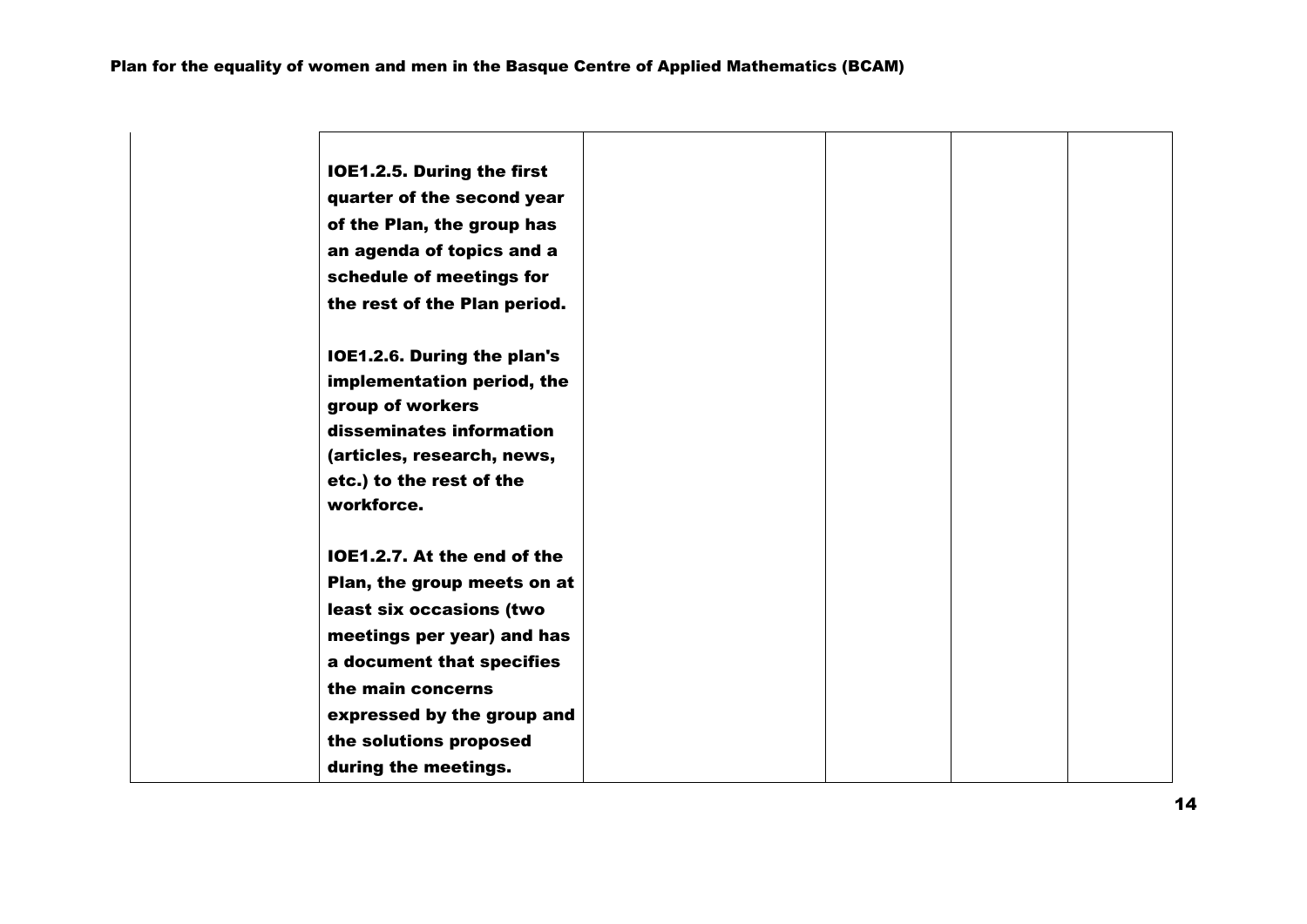| STRATEGIC OBJECTIVE 2: DEVELOP A LABOUR EQUALITY POLICY AND PROMOTE WORK/LIFE BALANCE |                                                                                                                                                                              |                                                                                                                                                                                     |                                                              |                  |                                                                  |  |
|---------------------------------------------------------------------------------------|------------------------------------------------------------------------------------------------------------------------------------------------------------------------------|-------------------------------------------------------------------------------------------------------------------------------------------------------------------------------------|--------------------------------------------------------------|------------------|------------------------------------------------------------------|--|
| <b>Specific objectives</b>                                                            | <b>Indicators</b>                                                                                                                                                            | <b>Activities</b>                                                                                                                                                                   | <b>Persons</b><br>responsible                                | <b>Deadlines</b> | <b>Resources</b>                                                 |  |
| <b>Specific objective</b><br>2.1<br><b>Formalise the</b><br>work/life balance         | <b>IOE2.1.1. Seven months</b><br>after starting the plan, the<br>work/life balance<br>measures that are<br>currently applied were                                            | A2.1.1.<br><b>Collect</b><br>the<br>that<br>measures<br>are<br>already applied today in<br>the organisation.                                                                        | <b>Ainara</b><br>González /<br><b>Noemi</b><br>Casero        | 31/07/2019       | <b>Review</b><br>the<br>work/life<br>balance<br>measures         |  |
| measures that are<br>applied in BCAM                                                  | compiled.<br><b>IOE2.1.2. After compiling</b><br>them, staff were consulted<br>to find out about their                                                                       | A2.1.2.<br><b>Identify</b><br>with  <br>staff<br>other<br>measures<br>that may be applied.                                                                                          | <b>Ainara</b><br>González /<br><b>Noemi</b><br><b>Casero</b> | 31/07/2019       | that are<br>currently<br>applied.<br><b>Complete</b><br>a survey |  |
|                                                                                       | contributions regarding<br>other measures that could<br>be applied.<br>IOE2.1.3. With all the<br>information, after three<br>months, a document was<br>prepared in which the | A2.1.3.<br><b>Prepare</b><br>a<br>document that includes<br>work/life<br>balance<br>the<br>that<br>measures<br>are<br>applied in BCAM and the<br>procedure<br>to<br>access<br>them. | Lorea<br>Gómez /<br><b>Noemi</b><br>Casero                   | 31/10/2019       | <b>Prepare</b><br>the<br>documen<br>t                            |  |
|                                                                                       | work/life balance<br>measures and the<br>procedure to access them                                                                                                            | A2.1.4.<br><b>Promote</b><br>the<br>document (mailing<br>and<br>employee portal).                                                                                                   | <b>Noemi</b><br>Casero /<br><b>Nagore</b><br><b>Valle</b>    | 08/11/2019       | <b>BCAM</b><br><b>Mailing</b><br>and<br><b>Portal</b>            |  |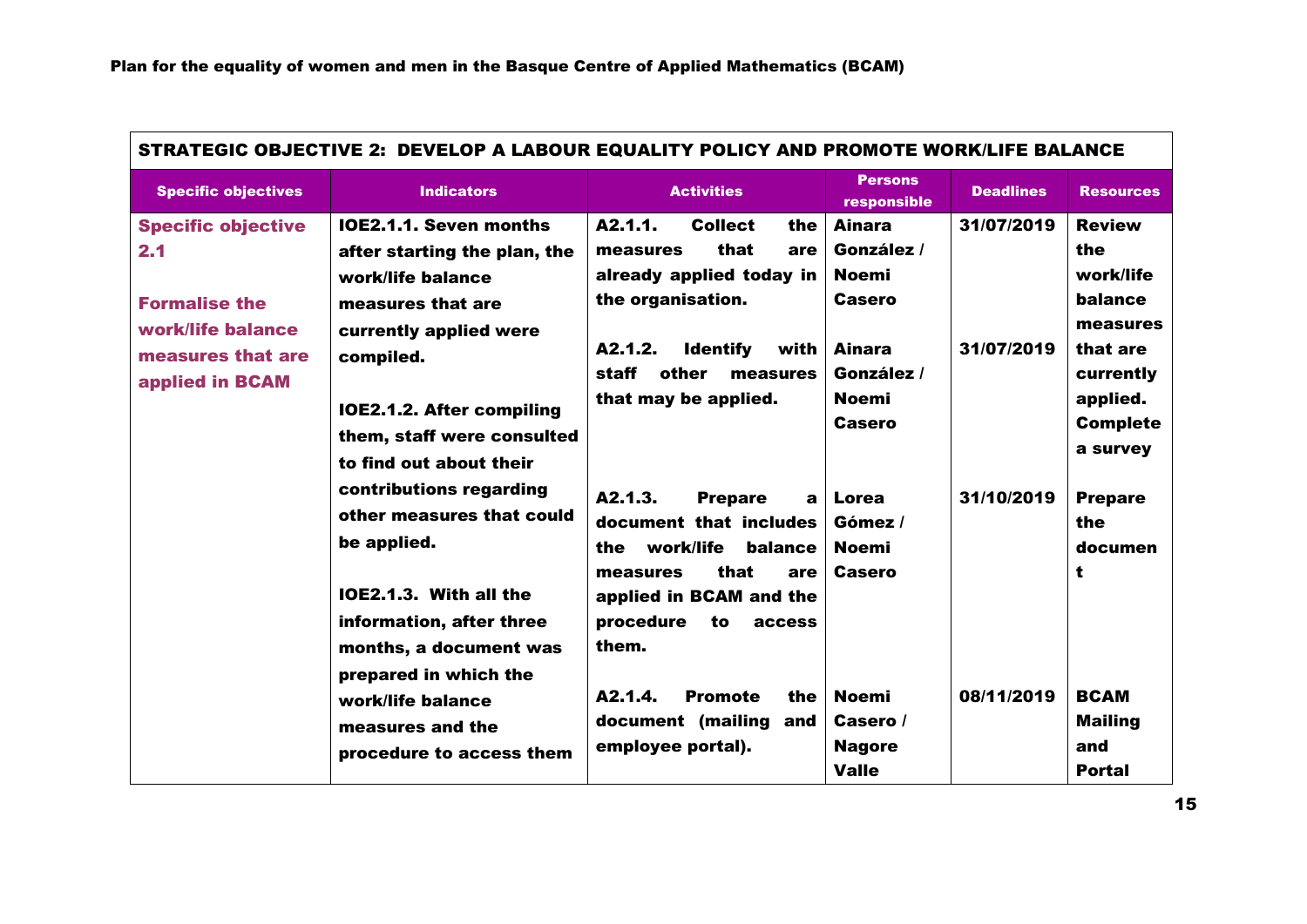|                                                                                                      | were specified.<br>IOE2.1.4. One week after<br>the document was<br>produced, it was promoted<br>through the defined<br>channels and incorporated<br>into the Welcome<br>Procedure.<br>IOE2.1.5. At the end of<br>the Plan, a survey was<br>carried out among all staff<br>to measure knowledge of<br>the work/life balance<br>system and satisfaction<br>with the measures. | A2.1.5. Incorporate the<br>document<br>the<br>into<br><b>Welcome Procedure.</b>                                                         | <b>Noemi</b><br><b>Casero</b>                     | 30/09/2019 | "Welcom<br>e pack"<br>documen<br>t |
|------------------------------------------------------------------------------------------------------|-----------------------------------------------------------------------------------------------------------------------------------------------------------------------------------------------------------------------------------------------------------------------------------------------------------------------------------------------------------------------------|-----------------------------------------------------------------------------------------------------------------------------------------|---------------------------------------------------|------------|------------------------------------|
| <b>Specific objective</b><br>2.2<br><b>Achieve a</b><br>remuneration<br>policy with no<br>gender gap | IOE2.2.1. Seven months<br>after implementation of<br>initial the plan, analyse<br>the salary differences<br>between women and men<br>in each level of the                                                                                                                                                                                                                   | A2.2.1.<br><b>Analyse</b><br>the<br>salaries of women and<br>men at all levels to<br>accurately identify the<br>wage gap at each level. | Lorea<br>Gómez /<br><b>Noemi</b><br><b>Casero</b> | 31/07/2019 | <b>Review</b><br>payroll           |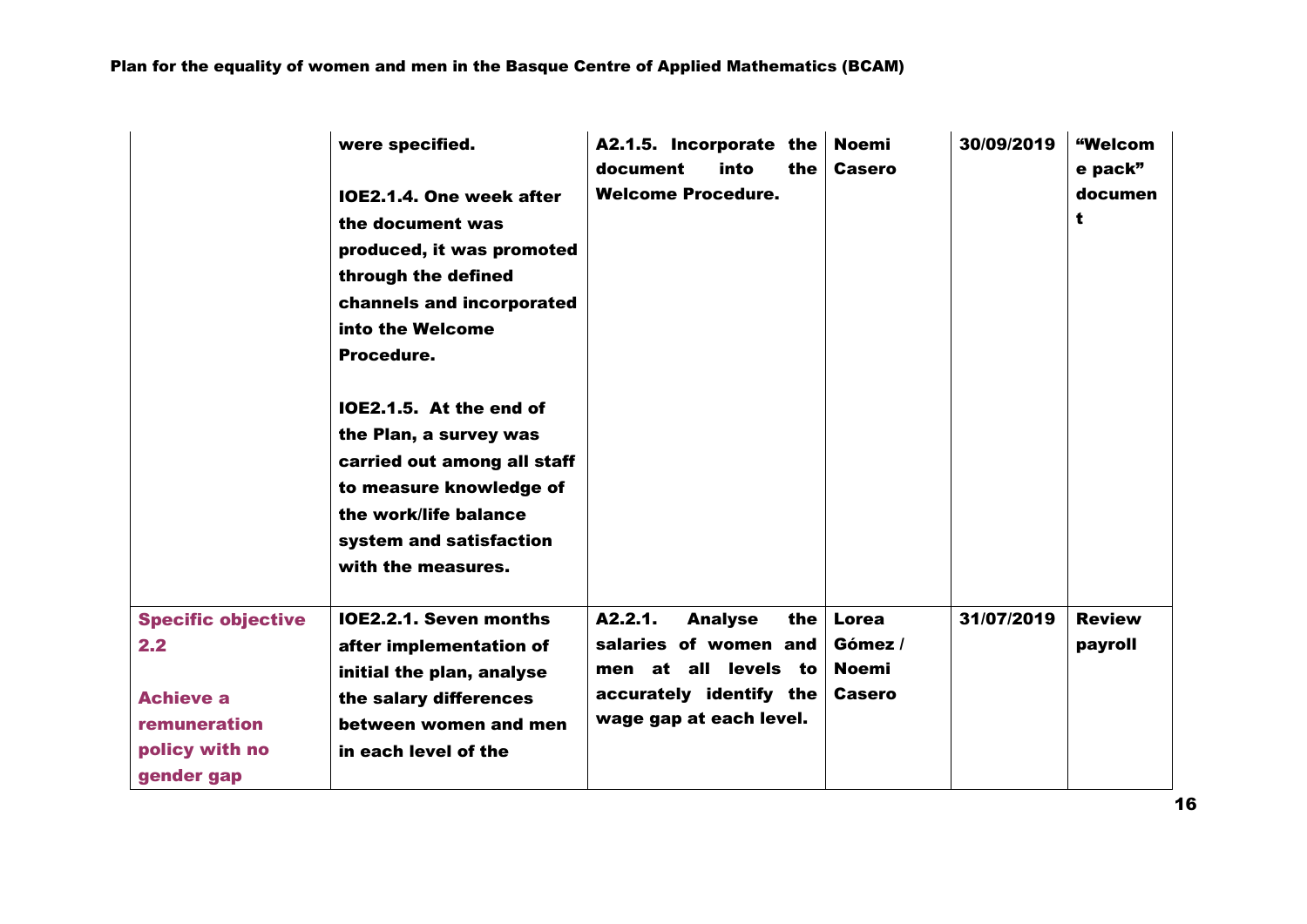| organisation.<br><b>IOE2.2.2. Three months</b><br>after the analysis, the<br>causes behind the gap in<br>each level were identified.                                                                                                        | A2.2.2.<br><b>Identify</b><br>the<br>causes of the gaps at<br>each level. | Lorea<br>Gómez /<br><b>Noemi</b><br><b>Casero</b> | 31/10/2019 | <b>Details of</b><br>the<br>situation<br>of each<br>employee<br>(type of<br>scholarsh<br>ip, etc.). |
|---------------------------------------------------------------------------------------------------------------------------------------------------------------------------------------------------------------------------------------------|---------------------------------------------------------------------------|---------------------------------------------------|------------|-----------------------------------------------------------------------------------------------------|
| <b>IOE2.2.3. Two months</b><br>after having analysed the<br>information, a strategy<br>was developed with<br>specific objectives and<br>actions to eliminate the<br>wage gap between women<br>and men at all levels of<br>the organisation. | A2.2.3.<br><b>Establish</b><br>a l<br>strategy to correct the<br>gap.     | Lorea<br>Gómez /<br>Noemi<br><b>Casero</b>        | 31/12/2019 |                                                                                                     |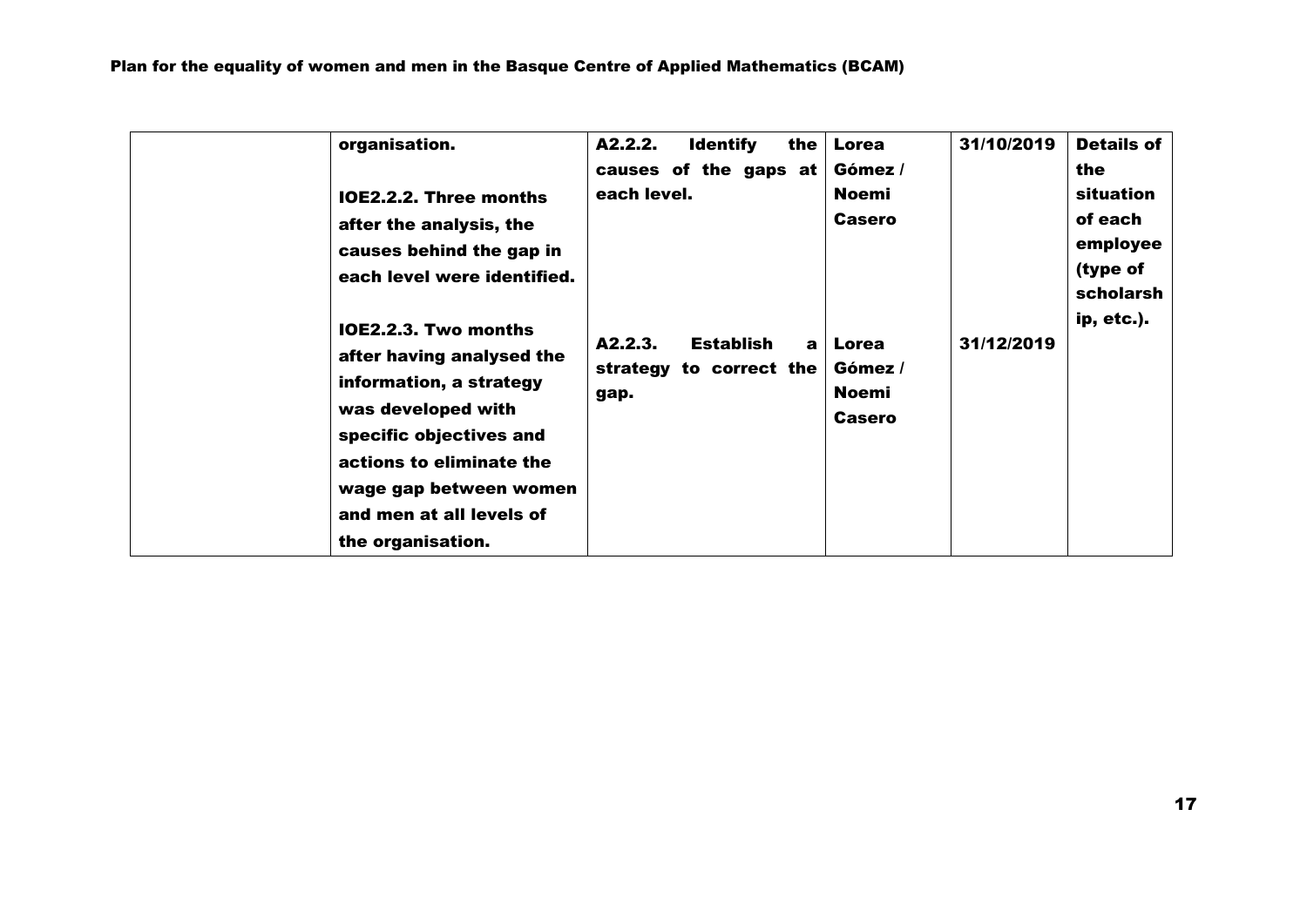| STRATEGIC OBJECTIVE 3: MAINSTREAMING THE GENDER PERSPECTIVE IN BCAM'S INTERNAL AND EXTERNAL |
|---------------------------------------------------------------------------------------------|
| <b>ACTIVITIES</b>                                                                           |

| <b>Specific objectives</b> | <b>Indicators</b>                              | <b>Activities</b>        | <b>Person(s)</b>                    | <b>Deadlines</b> | <b>Resources</b> |
|----------------------------|------------------------------------------------|--------------------------|-------------------------------------|------------------|------------------|
|                            |                                                |                          | responsible                         |                  |                  |
| <b>Specific objective</b>  | <b>IOE3.1.1. During the entire</b>             | A3.1.1. Formalise the    | <b>Equality</b>                     | 30/06/2019       | <b>Employees</b> |
| 3.1.                       | period implementing the                        | equality committee as    | <b>Committee</b>                    |                  | interested in    |
|                            | plan, the equality                             | an institutional body    |                                     |                  | joining the      |
| <b>Create structures</b>   | committee meets at least                       |                          |                                     |                  | committee        |
| specifically aimed         | twice per year.                                |                          |                                     |                  |                  |
| at promoting               |                                                |                          |                                     |                  |                  |
| equality                   | <b>IOE3.1.2. From the</b>                      | A3.1.2.<br><b>Define</b> | <b>Equality</b>                     | 31/07/2019       | <b>Prepare</b>   |
|                            | beginning of implementing                      | objectives and prepare   | <b>Committee</b>                    |                  | objectives       |
|                            | the plan, the entire staff                     | a work schedule for      |                                     |                  | and work         |
|                            | knows about the                                | the equality committee   |                                     |                  | schedule         |
|                            | existence of the equality                      |                          |                                     |                  | document.        |
|                            | committee and knows<br>what its functions are. | A3.1.3. Follow up on     |                                     | Six-             |                  |
|                            |                                                | implementing<br>the      | <b>Equality</b><br><b>Committee</b> | monthly          |                  |
|                            | <b>IOE3.1.3. The equality</b>                  | equality plan            |                                     | follow-up        |                  |
|                            | committee monitors                             |                          |                                     | (June and        |                  |
|                            | compliance with the                            |                          |                                     | <b>December</b>  |                  |
|                            | indicators provided in the                     |                          |                                     | of each          |                  |
|                            | plan at least every six                        |                          |                                     | year)            |                  |
|                            | months                                         |                          |                                     |                  |                  |
|                            |                                                |                          |                                     |                  |                  |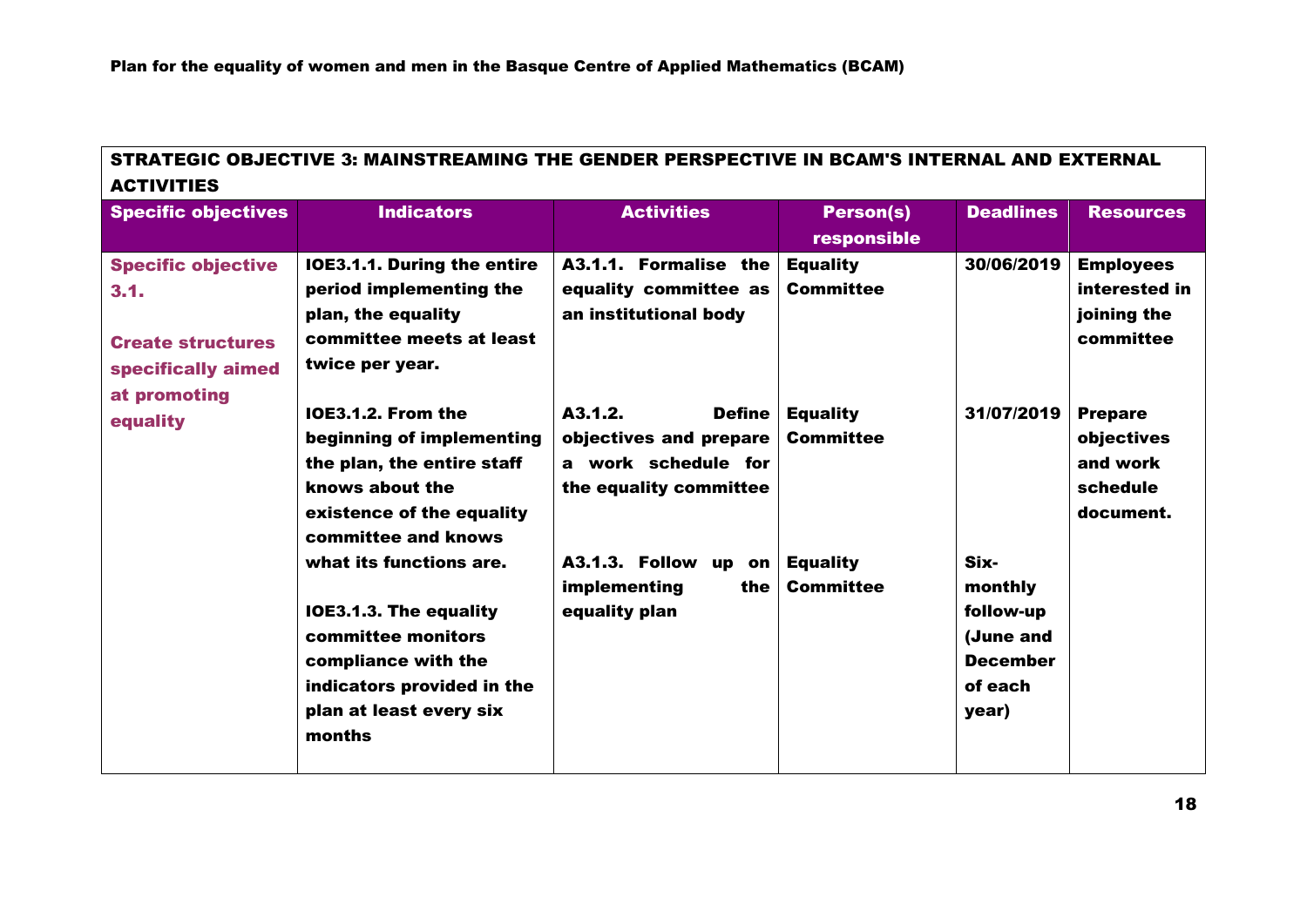|                                                                                                        | <b>IOE3.1.3. Once the</b><br>implementation is<br>completed (and no more<br>than six months later), the<br>equality committee<br>assessed compliance with<br>the plan and made<br>proposals for a second<br>plan | <b>Evaluate the</b><br>A3.1.4.<br>equality plan after it<br>has been implemented                                                                                               | <b>Equality</b><br><b>Committee</b><br><b>Equality</b> | 31/12/2021                         |                                                       |
|--------------------------------------------------------------------------------------------------------|------------------------------------------------------------------------------------------------------------------------------------------------------------------------------------------------------------------|--------------------------------------------------------------------------------------------------------------------------------------------------------------------------------|--------------------------------------------------------|------------------------------------|-------------------------------------------------------|
| <b>Specific objective</b><br>3.2.<br><b>Participate in</b><br>advocacy<br>platforms and<br>networks on | IOE3.2.1. During the plan's<br>validity period, BCAM will<br>participate in at least two<br>activities per year linked<br>to the Inspira programme<br>or similar<br>IOE3.2.2. Six months after                   | A3.2.1. Adhere to the<br>programs<br>groups<br><b>or</b><br>working on<br>that are<br>driving<br>jobs<br>for<br>Inspire,<br>women:<br><b>Women with Science</b><br><b>Blog</b> | <b>María Xosé</b><br>Rodríguez/Martina<br>Conte        | 31/12/2020                         | <b>BCAM</b><br><b>researchers</b>                     |
| women and<br>science                                                                                   | the plan began, BCAM<br>designated a person<br>responsible for relations<br>with the Inspira<br>programme, the Women                                                                                             | A3.2.2. Create an R-<br>Ladies group in Bilbao<br>(group<br>of<br>women<br>programmers)                                                                                        | María Xosé<br>Rodríguez                                | 30/06/2019                         | <b>BCAM</b><br><b>researchers</b>                     |
|                                                                                                        | with Science blog or<br>similar                                                                                                                                                                                  | A3.2.3.<br>Work<br>on<br>advocacy actions with<br><b>Bizkaia</b><br><b>Talent</b><br>to                                                                                        | Noemi Casero /<br><b>Agurtzane</b><br><b>Hurtado</b>   | At least<br>once per<br>year, from | <b>Collaboration</b><br>with Bizkaia<br><b>Talent</b> |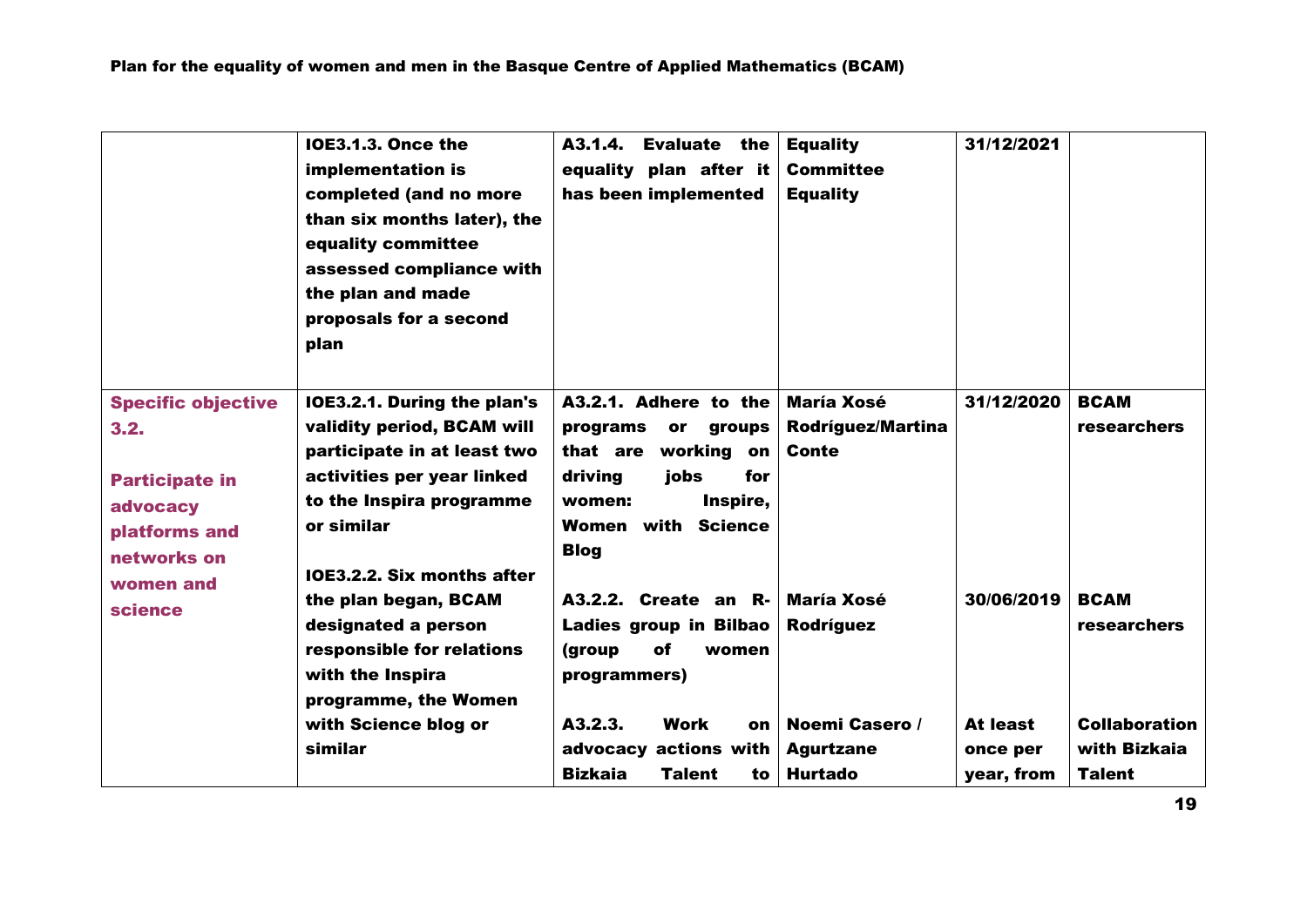| IOE3.2.3. At the end of the      | incorporate<br>gender  | the         |  |
|----------------------------------|------------------------|-------------|--|
| plan, the R-Ladies of            | equality as a theme in | second      |  |
| <b>Bilbao group was formed</b>   | the services it offers | year of the |  |
| and has continuous               | and in its studies and | Plan. That  |  |
| activity.                        | publications.          | is, from    |  |
|                                  |                        | 2020.       |  |
| <b>IOE3.2.4. Twelve months</b>   |                        |             |  |
| after the plan started, a        |                        |             |  |
| meeting was held with            |                        |             |  |
| <b>Bizkaia Talent to work on</b> |                        |             |  |
| advocacy tasks.                  |                        |             |  |
|                                  |                        |             |  |
| IOE3.2.5. At that meeting,       |                        |             |  |
| at least one concrete            |                        |             |  |
| action for promoting             |                        |             |  |
| equality was agreed upon         |                        |             |  |
| and will be jointly              |                        |             |  |
| implemented between              |                        |             |  |
| <b>Bizkaia Talent and BCAM.</b>  |                        |             |  |
|                                  |                        |             |  |
| IOE3.2.6. At the end of the      |                        |             |  |
| Plan, at least two               |                        |             |  |
| concrete actions were            |                        |             |  |
| organised between                |                        |             |  |
| <b>Bizkaia Talent and BCAM</b>   |                        |             |  |
|                                  |                        |             |  |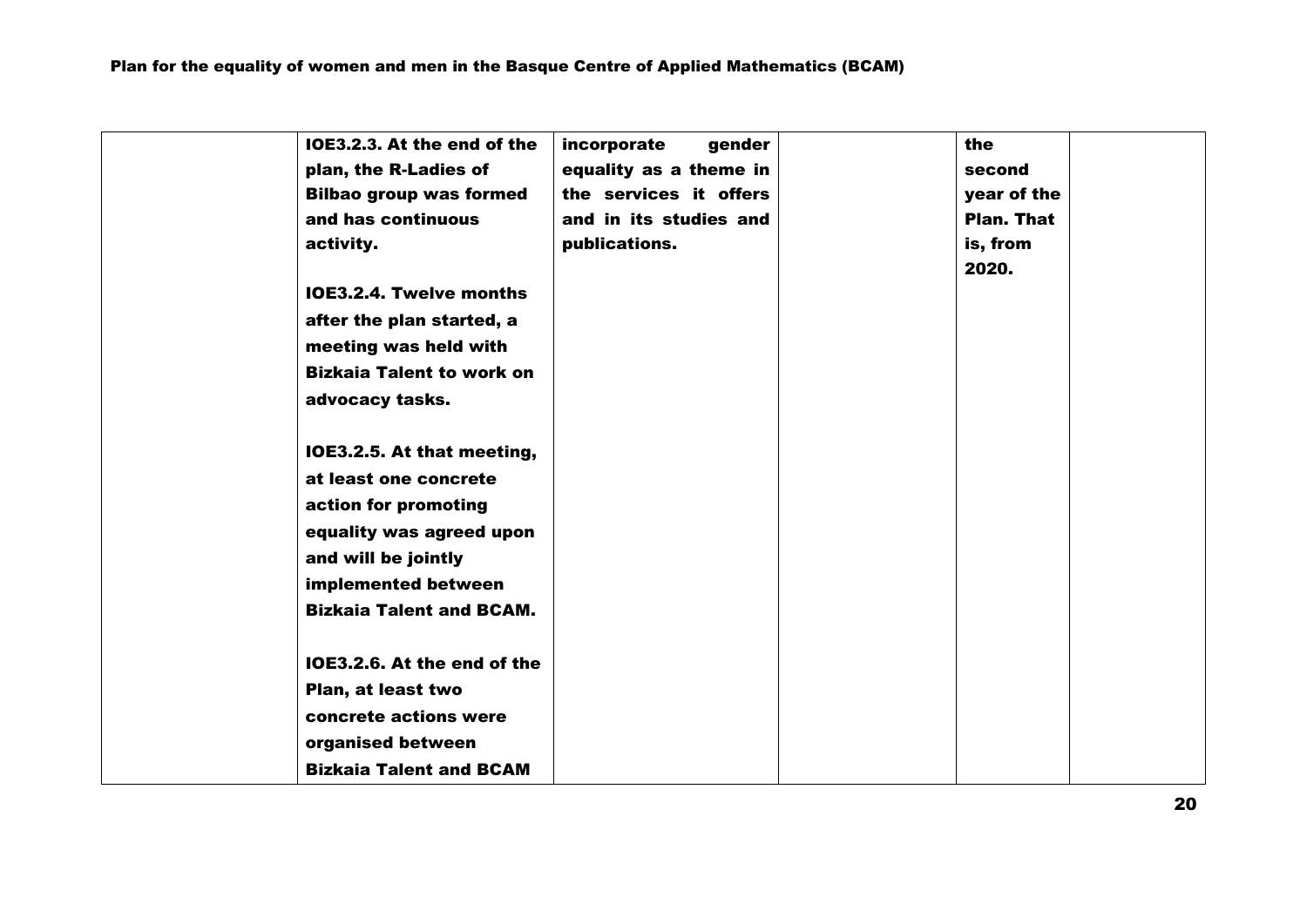|                                                                                                                                           | for promoting equality.                                                                                                                                                                                                                                                                                                                                                                                                                                                                         |                                                                                                                                                                                                                                                                                                                                                                                                                                                              |                                                                                                        |                                        |                                             |
|-------------------------------------------------------------------------------------------------------------------------------------------|-------------------------------------------------------------------------------------------------------------------------------------------------------------------------------------------------------------------------------------------------------------------------------------------------------------------------------------------------------------------------------------------------------------------------------------------------------------------------------------------------|--------------------------------------------------------------------------------------------------------------------------------------------------------------------------------------------------------------------------------------------------------------------------------------------------------------------------------------------------------------------------------------------------------------------------------------------------------------|--------------------------------------------------------------------------------------------------------|----------------------------------------|---------------------------------------------|
| <b>Specific objective</b><br>3.3.<br><b>To raise</b><br>awareness about<br>equality<br>initiatives, as well<br>as women, in the<br>sector | IOE3.3.1. One year after<br>the plan was<br>implemented, BCAM staff<br>knew the names of<br>leading women in the field<br>of mathematics<br><b>IOE3.3.2. During the plan's</b><br>execution period, BCAM<br>disseminated at least six<br>news items about the<br>reality of inequality in the<br>sector and/or about<br>initiatives that promote<br>equality in the sector<br>IOE3.3.2. At the end of the<br>plan, BCAM contacted and<br>has built a relationship<br>with at least one research | $A3.3.1.$ Find the name<br>of the first female<br><b>Basque mathematician</b><br>and put her name on<br>the seminar room<br>A3.3.2. Place a link to<br>Women<br>with<br>the<br>Science Blog on the<br>website<br>A3.3.3. Generate news<br>on the web that makes<br>the reality of inequality<br>in the sector visible<br>(information from the<br>Women with Science<br>Blog, about<br><b>BCAM's</b><br>participation<br>in.<br>programmes such<br><b>as</b> | <b>María Xosé</b><br>Rodríguez<br><b>Nagore Valle / IT</b><br><b>Department</b><br><b>Nagore Valle</b> | 30/06/2019<br>31/05/2019<br>31/12/2021 | <b>Modify the</b><br><b>BCAM</b><br>website |
|                                                                                                                                           | centre that works from a                                                                                                                                                                                                                                                                                                                                                                                                                                                                        | Inspira,<br>the<br>on                                                                                                                                                                                                                                                                                                                                                                                                                                        |                                                                                                        |                                        |                                             |
|                                                                                                                                           | gender perspective                                                                                                                                                                                                                                                                                                                                                                                                                                                                              | creation of R-Ladies,<br>etc.)                                                                                                                                                                                                                                                                                                                                                                                                                               |                                                                                                        |                                        |                                             |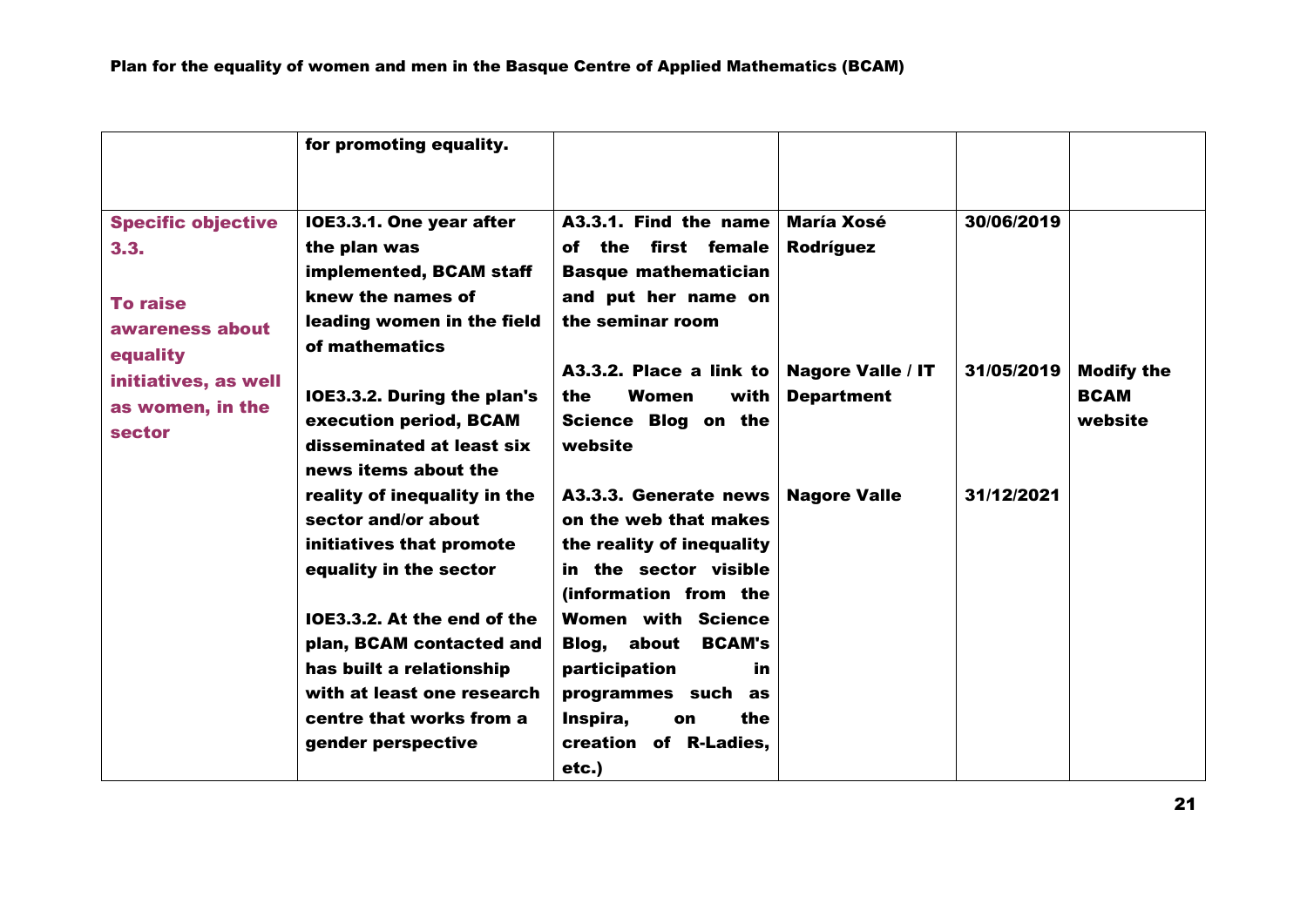| A3.3.4.<br>Search<br>for       | <b>María Xosé</b> | 31/12/2021 |  |
|--------------------------------|-------------------|------------|--|
| that<br>centres<br>are         | Rodríguez         |            |  |
| integrating the gender         |                   |            |  |
| in their<br>perspective        |                   |            |  |
| research to<br>gather          |                   |            |  |
| information<br>and             |                   |            |  |
| generate alliances that        |                   |            |  |
| contribute<br>to               |                   |            |  |
| increasing knowledge           |                   |            |  |
| this<br>how<br>about           |                   |            |  |
| perspective can<br>be          |                   |            |  |
| in<br><b>BCAM's</b><br>applied |                   |            |  |
| research                       |                   |            |  |

|                                                                                                            | STRATEGIC OBJECTIVE 4: GUARANTEE SAFETY IN THE EVENT OF POTENTIAL HARASSMENT CASES                                                                                                        |                                                                                                                                                                                             |                                                            |                  |                                    |
|------------------------------------------------------------------------------------------------------------|-------------------------------------------------------------------------------------------------------------------------------------------------------------------------------------------|---------------------------------------------------------------------------------------------------------------------------------------------------------------------------------------------|------------------------------------------------------------|------------------|------------------------------------|
| <b>Specific objectives</b>                                                                                 | <b>Indicators</b>                                                                                                                                                                         | <b>Activities</b>                                                                                                                                                                           | <b>Person(s)</b><br>responsible                            | <b>Deadlines</b> | <b>Resources</b>                   |
| <b>Specific objective</b><br>4.1.<br><b>Improve the</b><br>protocol for<br>attention to cases<br>of sexual | IOE4.1.1. One year after<br>the plan starts, the<br>confidential agent person<br>received specific training<br>to attend and manage<br>harassment cases<br><b>IOE4.1.2. The mentoring</b> | A4.1.1.<br><b>Review</b><br><b>Emakunde's</b><br>recommendations<br>to<br>incorporate<br>specific<br>issues on<br>sexual and<br>gender-based<br>harassment<br>the<br>in<br>current protocol | <b>Lorea</b><br>Gómez /<br><b>Irantzu</b><br><b>Elespe</b> | 31/07/2019       | <b>Emakunde</b><br>recommendations |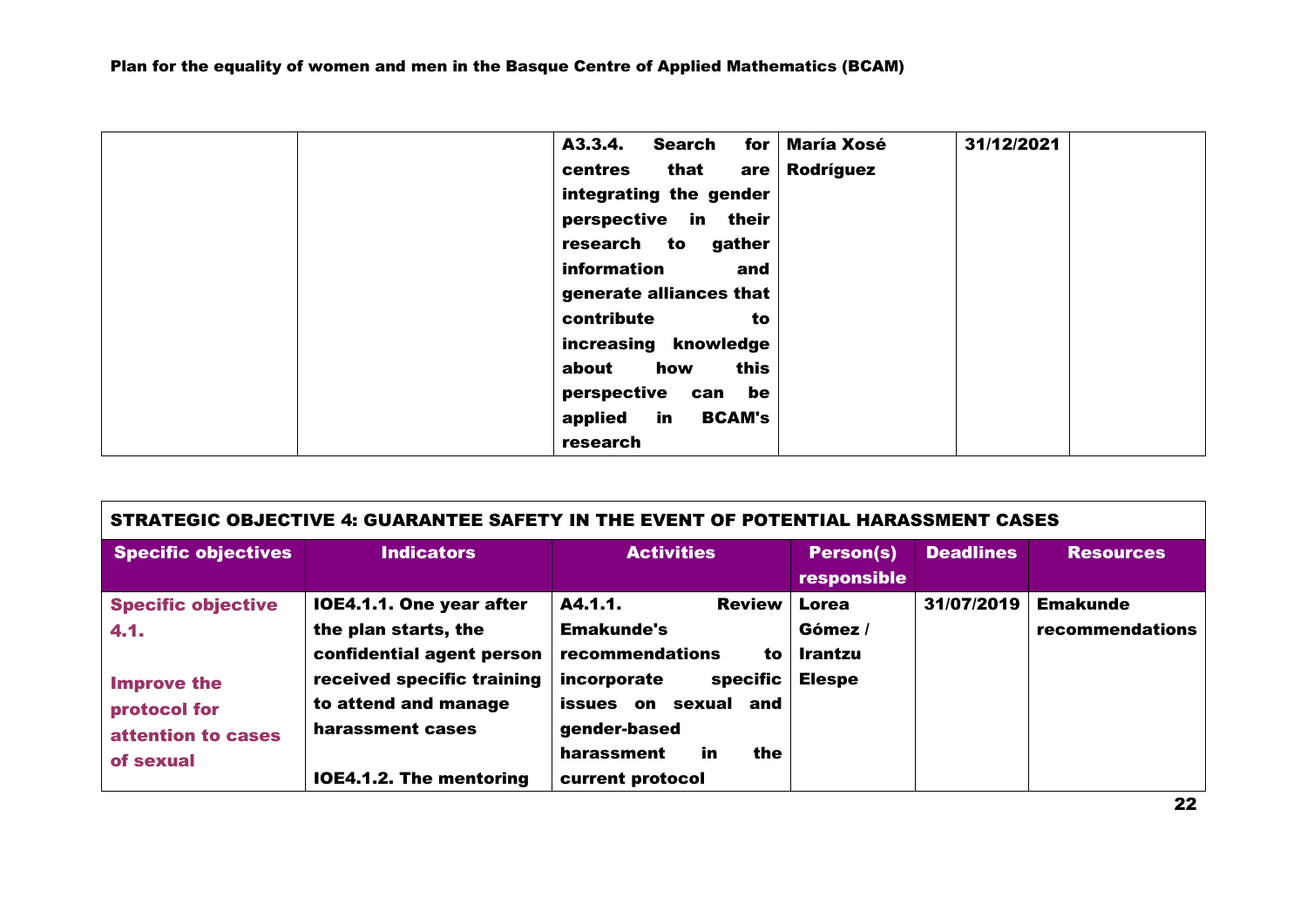| harassment and            | system is evaluated          | A4.1.2.<br><b>Train</b><br>the           | <b>Noemi</b>    | 31/01/2020      | <b>Specific external</b> |
|---------------------------|------------------------------|------------------------------------------|-----------------|-----------------|--------------------------|
| sexist harassment         | annually to check that       | confidential<br>agent                    | Casero/         |                 | training on the          |
|                           | staff consider it a trusted  | managing<br>person<br>on                 | <b>External</b> |                 | subject of               |
|                           | space                        | sexual<br>and<br>sexist                  | company         |                 | harassment.              |
|                           |                              | harassment issues.                       |                 |                 |                          |
|                           | IOE4.1.3. The operation      |                                          |                 |                 |                          |
|                           | of the protocol is           | A4.1.3.<br><b>Define</b><br>$\mathbf{a}$ | Lorea           | 31/10/2019      |                          |
|                           | evaluated annually to        | mentoring system from                    | Gómez /         |                 |                          |
|                           | ensure that it is a valid    | which reference people                   | <b>Noemi</b>    |                 |                          |
|                           | tool for identifying and     | are designated at each                   | <b>Casero</b>   |                 |                          |
|                           | managing harassment          | level of the organisation                |                 |                 |                          |
|                           | cases                        | generate<br>trusted<br>(to               |                 |                 |                          |
|                           |                              |                                          |                 |                 |                          |
|                           |                              | spaces that facilitate                   |                 |                 |                          |
|                           |                              | expressing/reporting of                  |                 |                 |                          |
|                           |                              | harassment cases)                        |                 |                 |                          |
|                           |                              |                                          |                 |                 |                          |
|                           |                              | A4.1.4.<br><b>Monitor</b><br>the         | Lorea           | <b>December</b> |                          |
|                           |                              | mentoring system<br>and                  | Gómez /         | each year       |                          |
|                           |                              | the operation of the                     | <b>Noemi</b>    |                 |                          |
|                           |                              | harassment protocol                      | <b>Casero</b>   |                 |                          |
|                           |                              |                                          |                 |                 |                          |
|                           |                              |                                          |                 |                 |                          |
| <b>Specific objective</b> | <b>IOE4.2.1. Nine months</b> | A4.2.1. Conduct a                        | <b>Noemi</b>    | 31/10/2019      | <b>External training</b> |
| 4.2.                      | after the start of the       | training session on                      | <b>Casero</b>   |                 | company                  |
|                           | plan, the BCAM staff         | violence and                             |                 |                 |                          |
| <b>Socialise the</b>      | know about the updated       | harassment, to socialise                 |                 |                 |                          |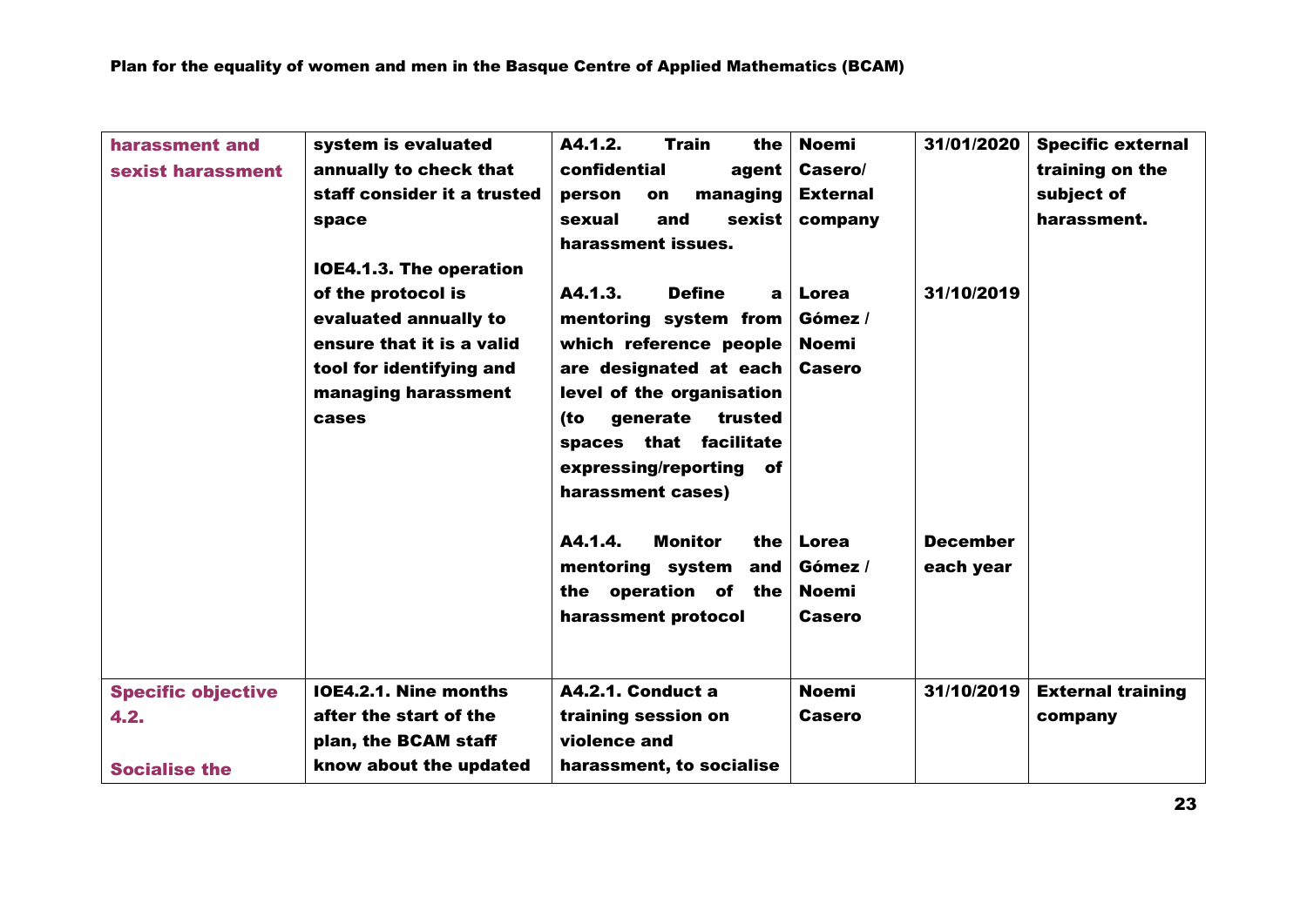| protocol of<br>attention to sexual<br>harassment and<br>sexist harassment<br><b>cases</b> | protocol document on<br>harassment cases<br>IOE4.2.2. From the<br>protocol update, a formal<br>procedure is<br>implemented to ensure<br>that all the people who<br>join the BCAM staff<br>receive the document<br>that includes all of the<br>welcome materials | the BCAM protocol and<br>train the staff about<br>what the concepts of<br>sexual harassment and<br>sexist harassment<br>mean.<br><b>A4.2.2. Periodically</b><br>remind about the<br>existence of this<br>protocol (mailing to all<br>staff) | <b>Nagore</b><br><b>Valle</b> | <b>December</b><br>each year | E-mail<br>communication<br>to all staff         |
|-------------------------------------------------------------------------------------------|-----------------------------------------------------------------------------------------------------------------------------------------------------------------------------------------------------------------------------------------------------------------|---------------------------------------------------------------------------------------------------------------------------------------------------------------------------------------------------------------------------------------------|-------------------------------|------------------------------|-------------------------------------------------|
|                                                                                           |                                                                                                                                                                                                                                                                 | A4.2.3. Include the<br>protocol in the welcome<br>kit that is given to those<br>who join the staff                                                                                                                                          | <b>Noemi</b><br><b>Casero</b> | 30/09/2019                   | <b>Update the</b><br>"Welcome Pack"<br>document |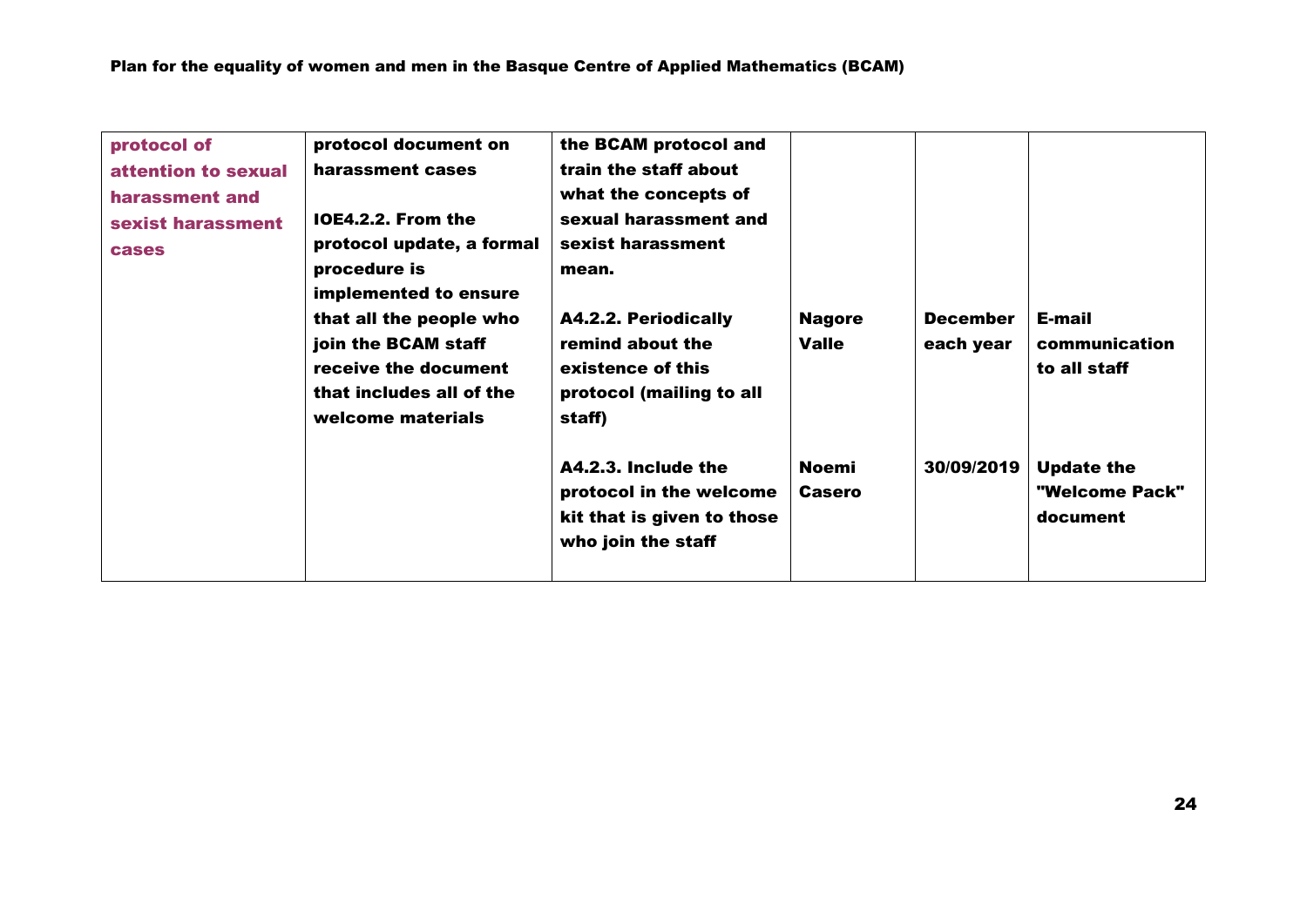### 5. Timeline

The activities of the Plan will be implemented over three years, between 2019 and 2021, from the following annual calendar. A specific action plan will be drawn up for the following period each year.

| <b>ACTIVITIES</b>                                                                                                                                                    | 2019 | 2020 | 2021 |
|----------------------------------------------------------------------------------------------------------------------------------------------------------------------|------|------|------|
| A1.1.1. Quantify the recommendation letters that are prepared each year for women and men.                                                                           |      |      |      |
| A1.1.2. Examine the skills that are evaluated in the letters for both women and men.                                                                                 |      |      |      |
| A.1.1.3 Identify possible gender biases in the skills that are evaluated.                                                                                            |      |      |      |
| A1.1.4. Establish a strategy for equal value recognition                                                                                                             |      |      |      |
| A1.1.5. Prepare recommendation letters with equal recognition of skills.                                                                                             |      |      |      |
| A1.1.6. Organise training directed to the Recruitment Committee, to avoid gender bias in<br>recruitment processes.                                                   |      |      |      |
| A1.1.7. As far as possible, ensure that the Recruitment Committees include at least one<br>lwoman.                                                                   |      |      |      |
| A.1.1.8. Encourage more women speakers in the activities that BCAM organises and finances                                                                            |      |      |      |
| A1.2.2. Plan training for BCAM staff with the objective of knowing the reasons why there are<br>fewer jobs for women and the unequal presence of women in the sector |      |      |      |
| A1.2.1. Organise awareness seminars for BCAM staff on work/life balance.                                                                                             |      |      |      |
| A1.2.3. Promote the creation of a group of young researchers at BCAM to raise awareness and<br>reflect on the obstacles that may limit their careers.                |      |      |      |
| A1.2.4. Analyse the possibility of creating another group of male researchers that provides                                                                          |      |      |      |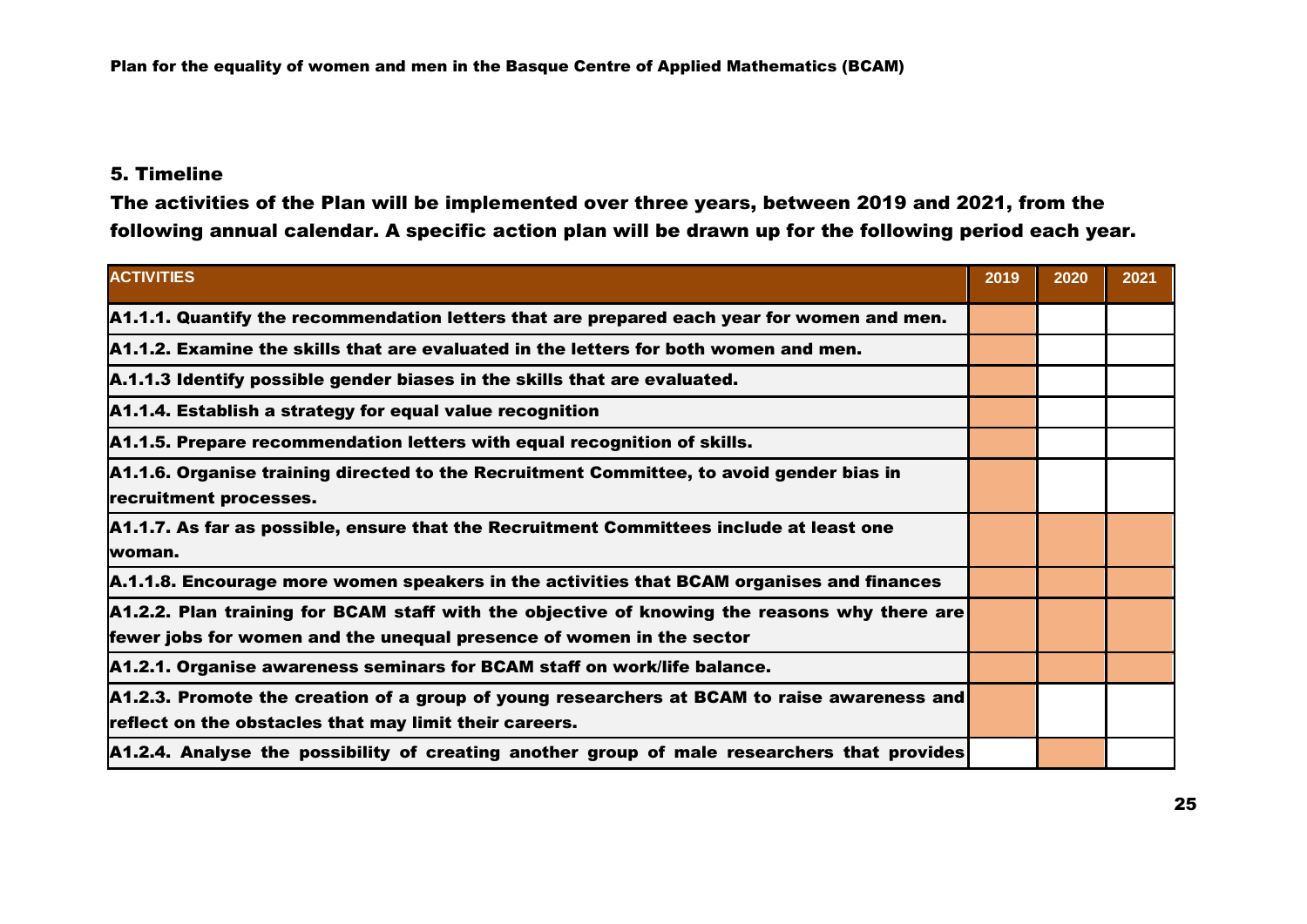| visibility to the work of women researchers. This way, all professionals (women and men) will                                             |      |      |      |
|-------------------------------------------------------------------------------------------------------------------------------------------|------|------|------|
| be involved and will work towards equality.                                                                                               |      |      |      |
| <b>ACTIVITIES</b>                                                                                                                         | 2019 | 2020 | 2021 |
| A2.1.1. Collect the measures that are already applied today in the organisation.                                                          |      |      |      |
| A2.1.2. Identify with staff other measures that may be applied.                                                                           |      |      |      |
| A2.1.3. Prepare a document that includes the work/life balance measures that are applied in<br>BCAM and the procedure for accessing them. |      |      |      |
| A2.1.4. Promote the document (mailing and employee portal).                                                                               |      |      |      |
| A2.1.5. Incorporate the document into the Welcome Procedure.                                                                              |      |      |      |
| A2.2.1. Analyse the salaries of women and men at all levels to accurately identify the wage gap<br>at each level.                         |      |      |      |
| A2.2.2. Identify the causes of the gaps at each level.                                                                                    |      |      |      |
| A2.2.3. Establish a strategy to correct the gap.                                                                                          |      |      |      |
| <b>ACTIVITIES</b>                                                                                                                         | 2019 | 2020 | 2021 |
| A3.1.1. Formalise the equality committee as an institutional body                                                                         |      |      |      |
| A3.1.2. Define objectives and prepare a work schedule for the equality committee                                                          |      |      |      |
| A3.1.3. Follow up on implementing the equality plan                                                                                       |      |      |      |
| A3.1.4. Evaluate the equality plan after it has been implemented                                                                          |      |      |      |
| A3.2.1. Adhere to the programs or groups that are working on driving jobs for women: Inspire,<br><b>Women with Science Blog</b>           |      |      |      |
| <b>A3.2.2. Create an R-Ladies group in Bilbao (group of women programmers)</b>                                                            |      |      |      |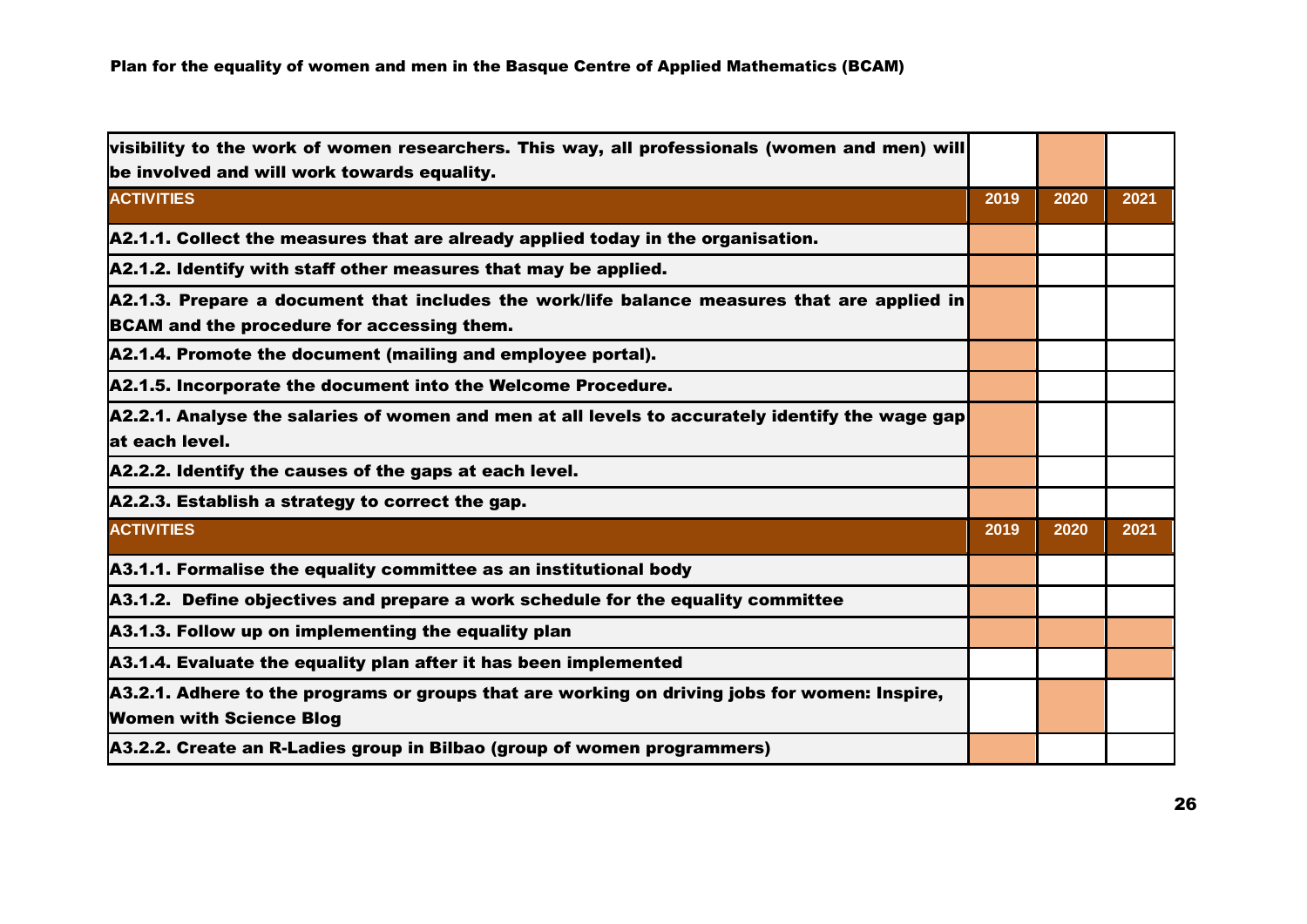| A3.2.3. Work on advocacy actions with Bizkaia Talent to incorporate gender equality as a<br>theme in the services it offers and in its studies and publications.                                                                                         |      |      |      |
|----------------------------------------------------------------------------------------------------------------------------------------------------------------------------------------------------------------------------------------------------------|------|------|------|
| A3.3.1. Find the name of the first female Basque mathematician and put her name on the<br>seminar room                                                                                                                                                   |      |      |      |
| A3.3.2. Place a link to the Women with Science Blog on the website                                                                                                                                                                                       |      |      |      |
| A3.3.3. Generate news on the web that makes the reality of inequality in the sector visible<br>(news about information from the Women with Science Blog, about BCAM's participation in<br>programmes such as Inspira, on the creation of R-Ladies, etc.) |      |      |      |
| A3.3.4. Search for centres that are integrating the gender perspective in their research to<br>gather information and generate alliances that contribute to increasing knowledge about how<br>this perspective can be applied in BCAM's research         |      |      |      |
| <b>ACTIVITIES</b>                                                                                                                                                                                                                                        | 2019 | 2020 | 2021 |
| A4.1.1. Review Emakunde's recommendations to incorporate specific issues on sexual and<br>gender-based harassment in the current protocol                                                                                                                |      |      |      |
| A4.1.2. Train the confidential agent person on managing sexual and sexist harassment issues.                                                                                                                                                             |      |      |      |
| A4.1.3. Define a mentoring system from which reference people are designated at each level of<br>the organisation (to generate trusted spaces that facilitate expressing/reporting of harassment<br>cases)                                               |      |      |      |
|                                                                                                                                                                                                                                                          |      |      |      |
| A4.1.4. Monitor the mentoring system and the operation of the harassment protocol                                                                                                                                                                        |      |      |      |
| A4.2.1. Conduct a training session on violence and harassment, to socialise the BCAM protocol<br>and train the staff about what the concepts of sexual harassment and sexist harassment mean.                                                            |      |      |      |
| A4.2.2. Periodically remind about the existence of this protocol (mailing to all staff)                                                                                                                                                                  |      |      |      |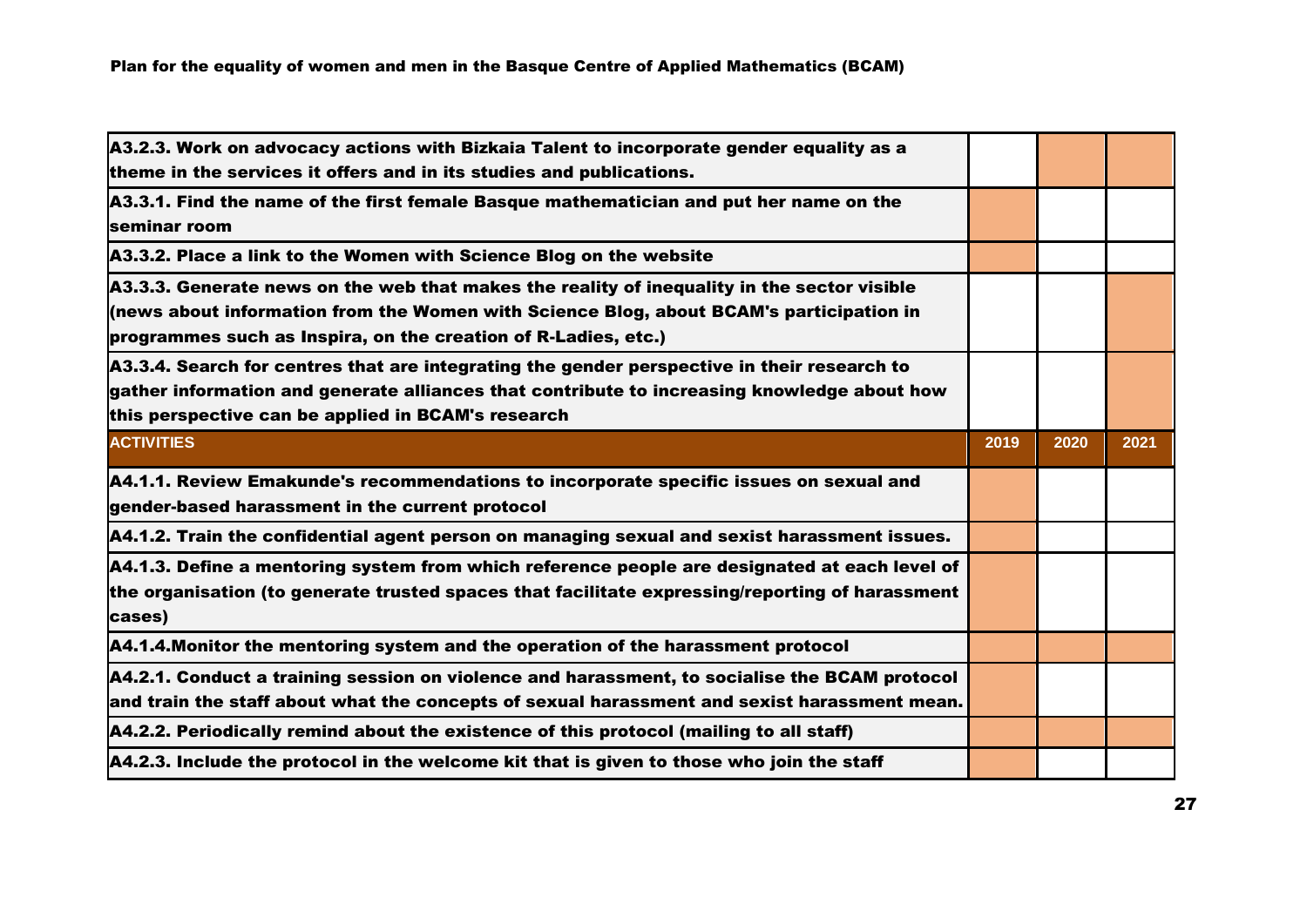#### 6. Monitoring and evaluation system

From the construction of the Plan, the equality committee will be formally set up, a working and monitoring group that should be gender-balanced and have participants from all of the organisation's groups or functions. This group will have the participation of the people who manage the centre, and Noemi Casero (Management Assistant) and Lorea Gómez (Manager) will coordinate its implementation.

Initially, the equality committee will meet quarterly, arranged by Noemi Casero, to monitor the successive work plans. Once the final committee has been formed, it will create a monitoring and evaluation system to measure compliance with the expected indicators. The purpose of this committee is to review and improve all temporary activity and resource planning and to analyse new actions that may arise within the committee or by BCAM people, as takes place in the rest of the centre's activities, according to the management model.